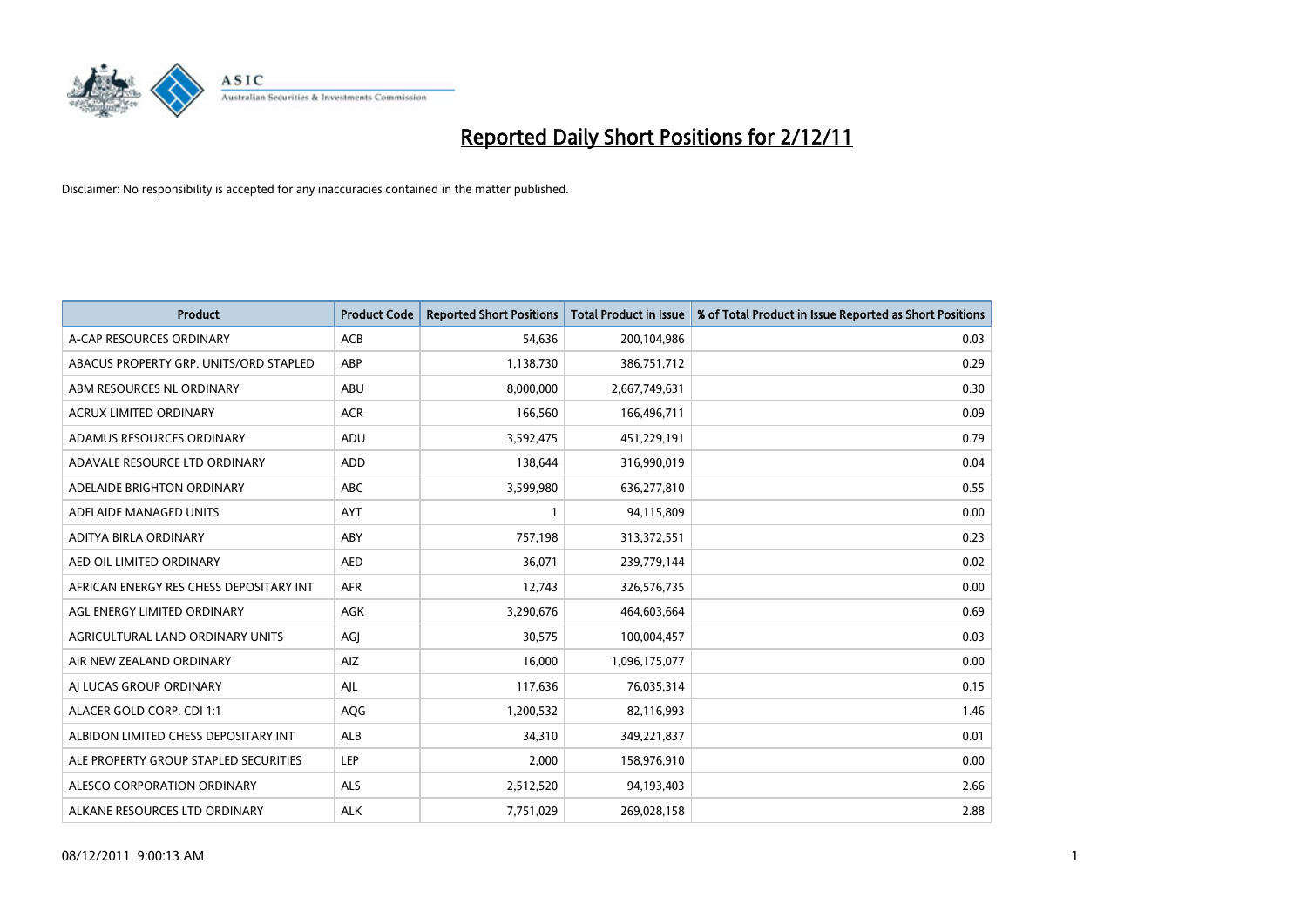

| <b>Product</b>                         | <b>Product Code</b> | <b>Reported Short Positions</b> | <b>Total Product in Issue</b> | % of Total Product in Issue Reported as Short Positions |
|----------------------------------------|---------------------|---------------------------------|-------------------------------|---------------------------------------------------------|
| ALLIANCE RESOURCES ORDINARY            | AGS                 | 13.756                          | 341,172,309                   | 0.00                                                    |
| ALLIED GOLD MIN PLC CDI 1:1            | <b>ALD</b>          | 5,261                           | 73,573,896                    | 0.01                                                    |
| ALLIED HEALTH LTD ORDINARY             | AHZ                 | 134,528                         | 643,360,097                   | 0.02                                                    |
| ALTONA MINING LTD ORDINARY             | <b>AOH</b>          | 800,413                         | 518,687,704                   | 0.16                                                    |
| ALUMINA LIMITED ORDINARY               | <b>AWC</b>          | 46,627,593                      | 2,440,196,187                 | 1.91                                                    |
| AMADEUS ENERGY ORDINARY                | AMU                 | 454,000                         | 275, 167, 211                 | 0.16                                                    |
| AMALGAMATED HOLDINGS ORDINARY          | <b>AHD</b>          | 200                             | 157,480,461                   | 0.00                                                    |
| AMCOR LIMITED ORDINARY                 | AMC                 | 3,763,241                       | 1,221,776,347                 | 0.28                                                    |
| AMP LIMITED ORDINARY                   | AMP                 | 8,805,288                       | 2,854,672,784                 | 0.28                                                    |
| AMPELLA MINING ORDINARY                | <b>AMX</b>          | 721,363                         | 205,985,108                   | 0.34                                                    |
| ANGLOGOLD ASHANTI CDI 5:1              | AGG                 | 1,000                           | 89,207,765                    | 0.00                                                    |
| ANSELL LIMITED ORDINARY                | <b>ANN</b>          | 2,679,986                       | 130,688,643                   | 2.05                                                    |
| ANTARES ENERGY LTD ORDINARY            | <b>AZZ</b>          | 69,495                          | 263,000,000                   | 0.03                                                    |
| ANZ BANKING GRP LTD ORDINARY           | ANZ                 | 22,321,106                      | 2,634,777,566                 | 0.82                                                    |
| APA GROUP STAPLED SECURITIES           | <b>APA</b>          | 7,048,872                       | 639,334,625                   | 1.09                                                    |
| APEX MINERALS NL ORDINARY              | <b>AXM</b>          | 885,146                         | 5,550,243,713                 | 0.02                                                    |
| APN EUROPEAN RETAIL UNITS STAPLED SEC. | <b>AEZ</b>          | 11,832                          | 544,910,660                   | 0.00                                                    |
| APN NEWS & MEDIA ORDINARY              | <b>APN</b>          | 25,375,089                      | 630,211,415                   | 4.01                                                    |
| AQUARIUS PLATINUM. ORDINARY            | <b>AOP</b>          | 3,081,930                       | 470,312,578                   | 0.63                                                    |
| AQUILA RESOURCES ORDINARY              | <b>AQA</b>          | 6,706,665                       | 374,368,499                   | 1.75                                                    |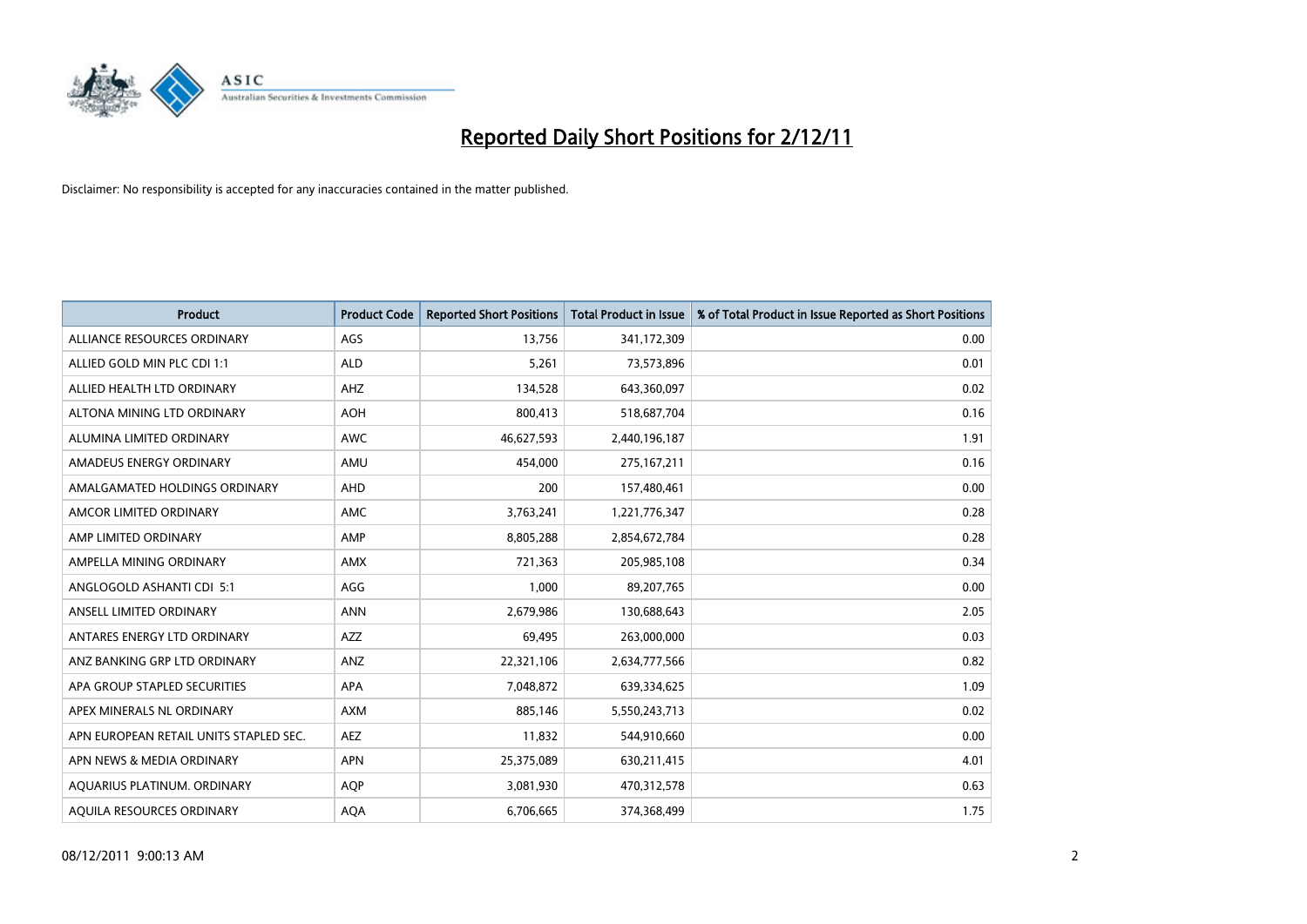

| <b>Product</b>                          | <b>Product Code</b> | <b>Reported Short Positions</b> | <b>Total Product in Issue</b> | % of Total Product in Issue Reported as Short Positions |
|-----------------------------------------|---------------------|---------------------------------|-------------------------------|---------------------------------------------------------|
| ARAFURA RESOURCE LTD ORDINARY           | <b>ARU</b>          | 10,591,310                      | 367,980,342                   | 2.86                                                    |
| ARB CORPORATION ORDINARY                | <b>ARP</b>          | 14,145                          | 72,481,302                    | 0.01                                                    |
| ARDENT LEISURE GROUP STAPLED SECURITIES | AAD                 | 333,794                         | 324,236,390                   | 0.10                                                    |
| ARISTOCRAT LEISURE ORDINARY             | <b>ALL</b>          | 24,817,807                      | 543,181,024                   | 4.57                                                    |
| ASCIANO LIMITED DEFERRED SETTLEMENT     | <b>AIODC</b>        | 14,200,048                      | 975,367,961                   | 1.45                                                    |
| ASG GROUP LIMITED ORDINARY              | <b>ASZ</b>          | 192,279                         | 171,456,889                   | 0.11                                                    |
| ASPEN GROUP ORD/UNITS STAPLED           | APZ                 | 1,000,839                       | 591,084,183                   | 0.17                                                    |
| ASPIRE MINING LTD ORDINARY              | <b>AKM</b>          | 302,370                         | 620,594,556                   | 0.04                                                    |
| ASTON RES LTD ORDINARY                  | <b>AZT</b>          | 2,087,983                       | 204,668,861                   | 1.01                                                    |
| ASTRO JAP PROP GROUP STAPLED SECURITIES | AJA                 | 27,362                          | 58,445,002                    | 0.04                                                    |
| ASX LIMITED ORDINARY                    | <b>ASX</b>          | 2,376,054                       | 175,136,729                   | 1.35                                                    |
| ATLANTIC LIMITED ORDINARY               | ATI                 | 83,408                          | 114,519,062                   | 0.07                                                    |
| ATLAS IRON LIMITED ORDINARY             | AGO                 | 17,502,846                      | 894,384,560                   | 1.93                                                    |
| <b>AURORA OIL &amp; GAS ORDINARY</b>    | <b>AUT</b>          | 11,592,702                      | 411,655,343                   | 2.81                                                    |
| AUSDRILL LIMITED ORDINARY               | <b>ASL</b>          | 95,384                          | 302,888,156                   | 0.02                                                    |
| AUSENCO LIMITED ORDINARY                | AAX                 | 1,267,341                       | 123,258,843                   | 1.01                                                    |
| <b>AUSTAL LIMITED ORDINARY</b>          | ASB                 | 305,642                         | 188,069,638                   | 0.16                                                    |
| AUSTAR UNITED ORDINARY                  | <b>AUN</b>          | 10,017,413                      | 1,271,505,737                 | 0.78                                                    |
| AUSTBROKERS HOLDINGS ORDINARY           | <b>AUB</b>          | 2                               | 55,419,436                    | 0.00                                                    |
| AUSTIN ENGINEERING ORDINARY             | <b>ANG</b>          | 41,333                          | 72,014,403                    | 0.05                                                    |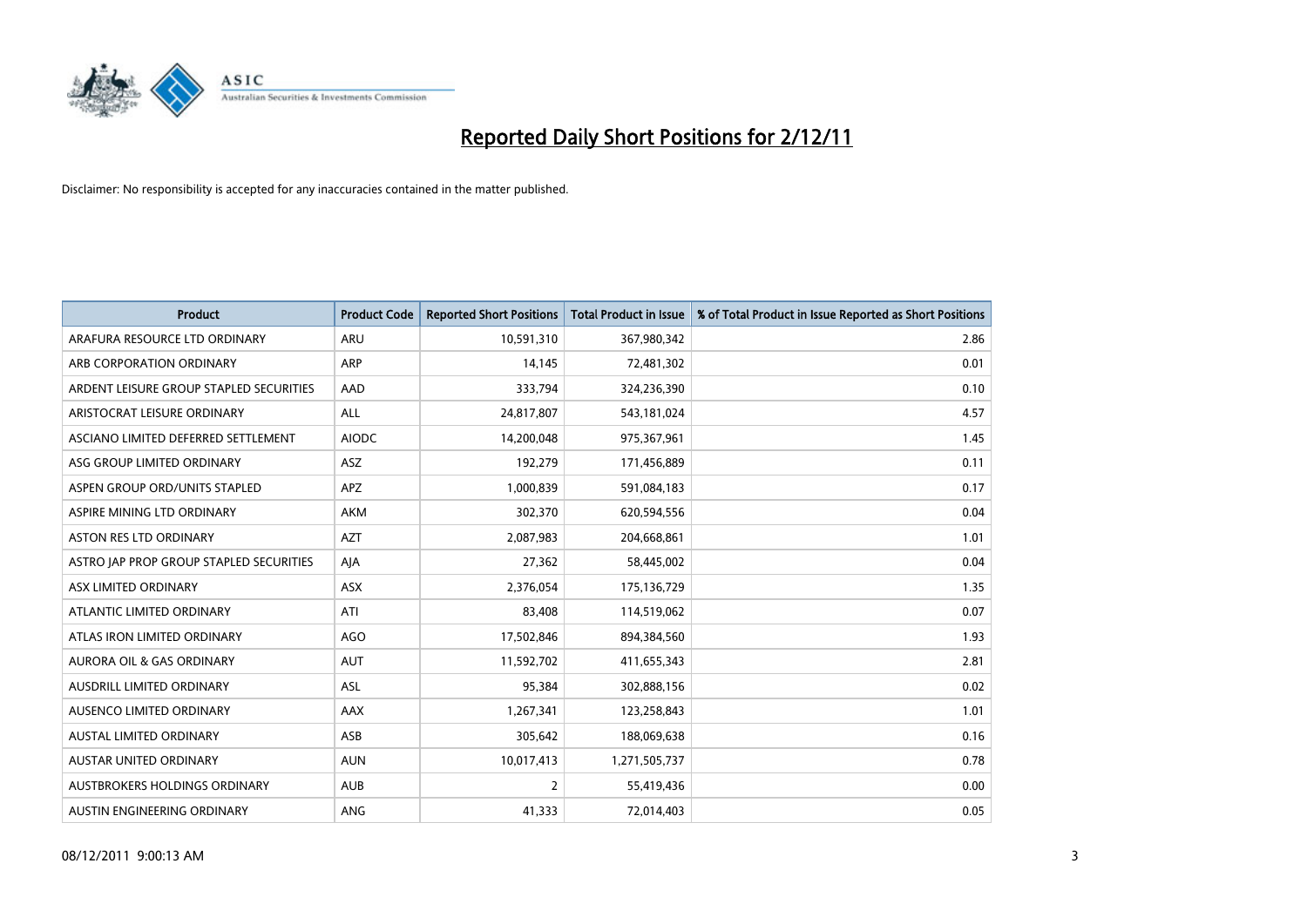

| <b>Product</b>                       | <b>Product Code</b> | <b>Reported Short Positions</b> | <b>Total Product in Issue</b> | % of Total Product in Issue Reported as Short Positions |
|--------------------------------------|---------------------|---------------------------------|-------------------------------|---------------------------------------------------------|
| <b>AUSTRALAND ASSETS ASSETS</b>      | <b>AAZPB</b>        | 1,168                           | 2,750,000                     | 0.04                                                    |
| AUSTRALAND PROPERTY STAPLED SECURITY | <b>ALZ</b>          | 516,228                         | 576,846,597                   | 0.07                                                    |
| AUSTRALIAN AGRICULT, ORDINARY        | AAC                 | 953,267                         | 312,892,824                   | 0.29                                                    |
| AUSTRALIAN EDUCATION UNITS           | <b>AEU</b>          | 625,000                         | 175,465,397                   | 0.36                                                    |
| AUSTRALIAN INFRASTR, UNITS/ORDINARY  | <b>AIX</b>          | 12,338,958                      | 620,733,944                   | 1.97                                                    |
| AUSTRALIAN MINES LTD ORDINARY        | <b>AUZ</b>          | 1,400,000                       | 636,910,317                   | 0.22                                                    |
| AUSTRALIAN PHARM, ORDINARY           | API                 | 700.790                         | 488,115,883                   | 0.14                                                    |
| <b>AUTOMOTIVE HOLDINGS ORDINARY</b>  | AHE                 | 4,807                           | 260,579,682                   | 0.00                                                    |
| AVEXA LIMITED ORDINARY               | <b>AVX</b>          | 243,657                         | 847,688,779                   | 0.03                                                    |
| AWE LIMITED ORDINARY                 | <b>AWE</b>          | 2,041,834                       | 521,871,941                   | 0.40                                                    |
| AZIMUTH RES LTD ORDINARY             | <b>AZH</b>          | 100,000                         | 378,909,058                   | 0.03                                                    |
| AZUMAH RESOURCES ORDINARY            | <b>AZM</b>          | 313,315                         | 282,020,356                   | 0.11                                                    |
| <b>BANDANNA ENERGY ORDINARY</b>      | <b>BND</b>          | 1,169,931                       | 528,481,199                   | 0.22                                                    |
| BANK OF QUEENSLAND. ORDINARY         | <b>BOQ</b>          | 11,263,388                      | 225,369,547                   | 4.98                                                    |
| <b>BANNERMAN RESOURCES ORDINARY</b>  | <b>BMN</b>          | 135,060                         | 234,435,934                   | 0.06                                                    |
| <b>BASE RES LIMITED ORDINARY</b>     | <b>BSE</b>          | 1,344,319                       | 460,440,029                   | 0.30                                                    |
| <b>BATHURST RESOURCES ORDINARY</b>   | <b>BTU</b>          | 12,317,512                      | 689,447,997                   | 1.79                                                    |
| <b>BAUXITE RESOURCE LTD ORDINARY</b> | <b>BAU</b>          | 123,797                         | 235,379,896                   | 0.06                                                    |
| <b>BC IRON LIMITED ORDINARY</b>      | <b>BCI</b>          | 331,082                         | 95,311,000                    | 0.35                                                    |
| <b>BEACH ENERGY LIMITED ORDINARY</b> | <b>BPT</b>          | 7,290,405                       | 1,107,635,932                 | 0.65                                                    |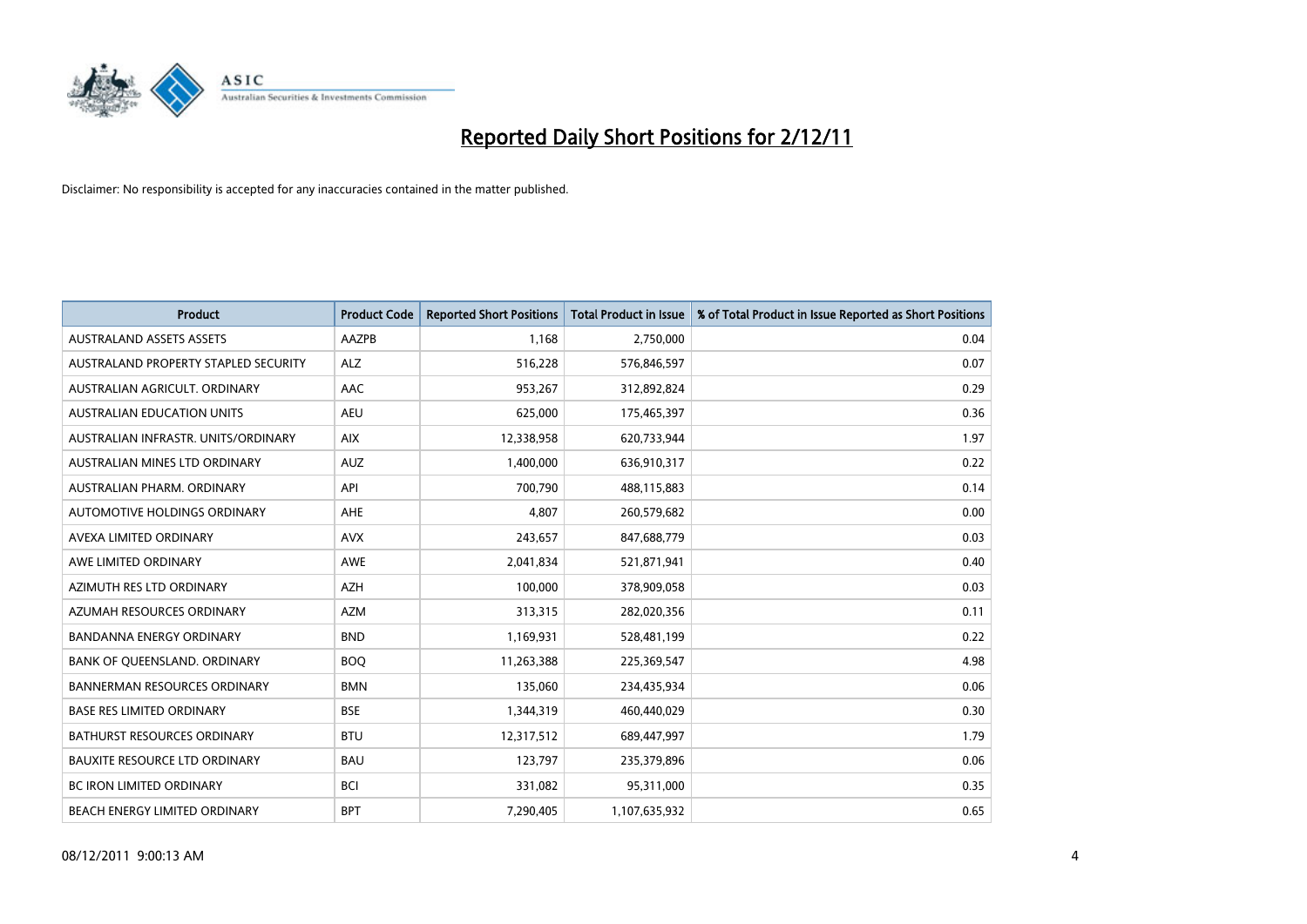

| <b>Product</b>                       | <b>Product Code</b> | <b>Reported Short Positions</b> | <b>Total Product in Issue</b> | % of Total Product in Issue Reported as Short Positions |
|--------------------------------------|---------------------|---------------------------------|-------------------------------|---------------------------------------------------------|
| BEADELL RESOURCE LTD ORDINARY        | <b>BDR</b>          | 3,309,764                       | 657,906,946                   | 0.51                                                    |
| BENDIGO AND ADELAIDE ORDINARY        | <b>BEN</b>          | 6,183,957                       | 365,816,262                   | 1.67                                                    |
| BERKELEY RESOURCES ORDINARY          | <b>BKY</b>          | 201,658                         | 174,298,273                   | 0.11                                                    |
| BETASHARES ASX RES ETF UNITS         | <b>ORE</b>          | 88,220                          | 4,519,665                     | 1.95                                                    |
| <b>BHP BILLITON LIMITED ORDINARY</b> | <b>BHP</b>          | 35,427,069                      | 3,211,496,105                 | 1.08                                                    |
| <b>BILLABONG ORDINARY</b>            | <b>BBG</b>          | 28,602,897                      | 255,102,103                   | 11.19                                                   |
| <b>BIONOMICS LIMITED ORDINARY</b>    | <b>BNO</b>          | 3,793                           | 344,751,779                   | 0.00                                                    |
| <b>BIOTA HOLDINGS ORDINARY</b>       | <b>BTA</b>          | 1,489,255                       | 181,703,711                   | 0.81                                                    |
| <b>BISALLOY STEEL ORDINARY</b>       | <b>BIS</b>          | 84,480                          | 216,455,965                   | 0.04                                                    |
| BKI INVESTMENT LTD ORDINARY          | BKI                 | 508                             | 425,549,573                   | 0.00                                                    |
| <b>BLACKTHORN RESOURCES ORDINARY</b> | <b>BTR</b>          | 35,848                          | 122,918,000                   | 0.03                                                    |
| BLUESCOPE STEEL LTD ORDINARY         | <b>BSL</b>          | 64,801,983                      | 2,700,192,934                 | 2.39                                                    |
| BLUESCOPE STEEL LTD RIGHTS 07-DEC-11 | <b>BSLR</b>         | 3,547,626                       | 1,479,336,285                 | 0.23                                                    |
| <b>BOART LONGYEAR ORDINARY</b>       | <b>BLY</b>          | 3,496,975                       | 461,163,412                   | 0.75                                                    |
| <b>BOOM LOGISTICS ORDINARY</b>       | <b>BOL</b>          | 337,999                         | 465,011,147                   | 0.07                                                    |
| <b>BORAL LIMITED, ORDINARY</b>       | <b>BLD</b>          | 30,695,485                      | 744,729,957                   | 4.12                                                    |
| BOTSWANA METALS LTD ORDINARY         | <b>BML</b>          | 7,000                           | 143,717,013                   | 0.00                                                    |
| <b>BOW ENERGY LIMITED ORDINARY</b>   | <b>BOW</b>          | 525,920                         | 361,926,672                   | 0.14                                                    |
| <b>BRADKEN LIMITED ORDINARY</b>      | <b>BKN</b>          | 2,660,106                       | 166,624,800                   | 1.60                                                    |
| <b>BRAMBLES LIMITED ORDINARY</b>     | <b>BXB</b>          | 14,768,741                      | 1,480,318,057                 | 1.00                                                    |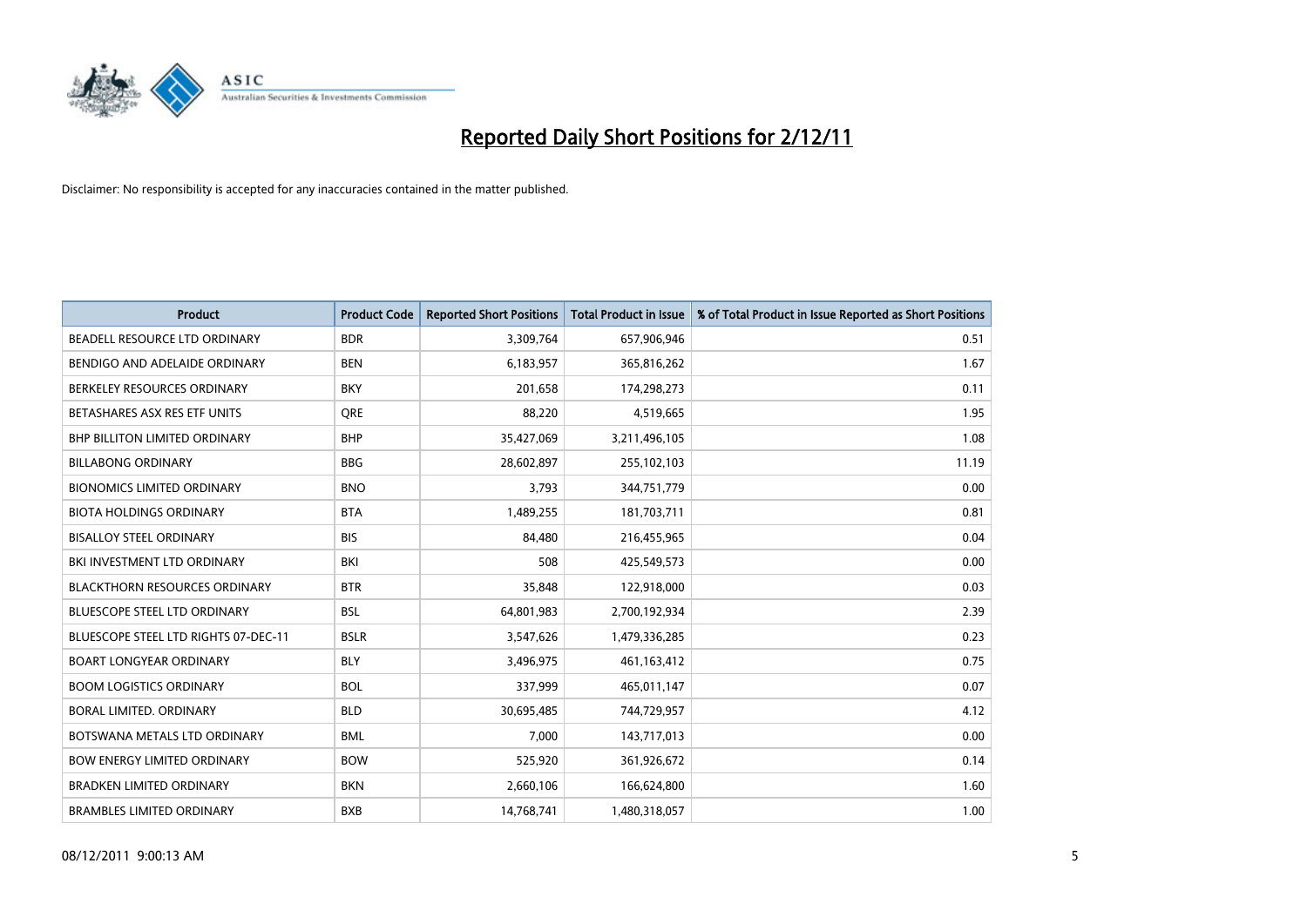

| <b>Product</b>                        | <b>Product Code</b> | <b>Reported Short Positions</b> | <b>Total Product in Issue</b> | % of Total Product in Issue Reported as Short Positions |
|---------------------------------------|---------------------|---------------------------------|-------------------------------|---------------------------------------------------------|
| <b>BREVILLE GROUP LTD ORDINARY</b>    | <b>BRG</b>          | 2,739                           | 130,095,322                   | 0.00                                                    |
| <b>BRICKWORKS LIMITED ORDINARY</b>    | <b>BKW</b>          | 73,627                          | 147,567,333                   | 0.05                                                    |
| <b>BROCKMAN RESOURCES ORDINARY</b>    | <b>BRM</b>          | 87,420                          | 144,803,151                   | 0.06                                                    |
| BT INVESTMENT MNGMNT ORDINARY         | <b>BTT</b>          | 1,129,955                       | 267,906,977                   | 0.42                                                    |
| <b>BURU ENERGY ORDINARY</b>           | <b>BRU</b>          | 916,183                         | 214,625,477                   | 0.43                                                    |
| <b>BWP TRUST ORDINARY UNITS</b>       | <b>BWP</b>          | 465,437                         | 520,012,793                   | 0.08                                                    |
| CABCHARGE AUSTRALIA ORDINARY          | CAB                 | 564,192                         | 120,437,014                   | 0.45                                                    |
| CALTEX AUSTRALIA ORDINARY             | <b>CTX</b>          | 6,522,525                       | 270,000,000                   | 2.42                                                    |
| CAMPBELL BROTHERS ORDINARY            | <b>CPB</b>          | 1,402,749                       | 67,503,411                    | 2.07                                                    |
| CAPE LAMBERT RES LTD ORDINARY         | <b>CFE</b>          | 1,059,257                       | 652,171,792                   | 0.16                                                    |
| CARABELLA RES LTD ORDINARY            | <b>CLR</b>          | 11,648                          | 104,603,539                   | 0.01                                                    |
| <b>CARBON ENERGY ORDINARY</b>         | <b>CNX</b>          | 613,487                         | 767,391,062                   | 0.07                                                    |
| <b>CARDNO LIMITED ORDINARY</b>        | CDD                 | 4.080                           | 110,922,316                   | 0.00                                                    |
| CARNARVON PETROLEUM ORDINARY          | <b>CVN</b>          | 1,705,960                       | 693,320,634                   | 0.24                                                    |
| <b>CARNEGIE WAVE ENERGY ORDINARY</b>  | <b>CWE</b>          | 83,000                          | 901,487,627                   | 0.01                                                    |
| CARPATHIAN RESOURCES ORDINARY         | <b>CPN</b>          | 75,000                          | 265,533,501                   | 0.03                                                    |
| CARPENTARIA EXP. LTD ORDINARY         | CAP                 | 9,777                           | 98,991,301                    | 0.01                                                    |
| CARSALES.COM LTD ORDINARY             | <b>CRZ</b>          | 12,970,843                      | 234,011,831                   | 5.54                                                    |
| <b>CASH CONVERTERS ORDINARY</b>       | CCV                 | 55,296                          | 379,761,025                   | 0.01                                                    |
| <b>CASPIAN OIL &amp; GAS ORDINARY</b> | <b>CIG</b>          | 50.000                          | 1,331,500,513                 | 0.00                                                    |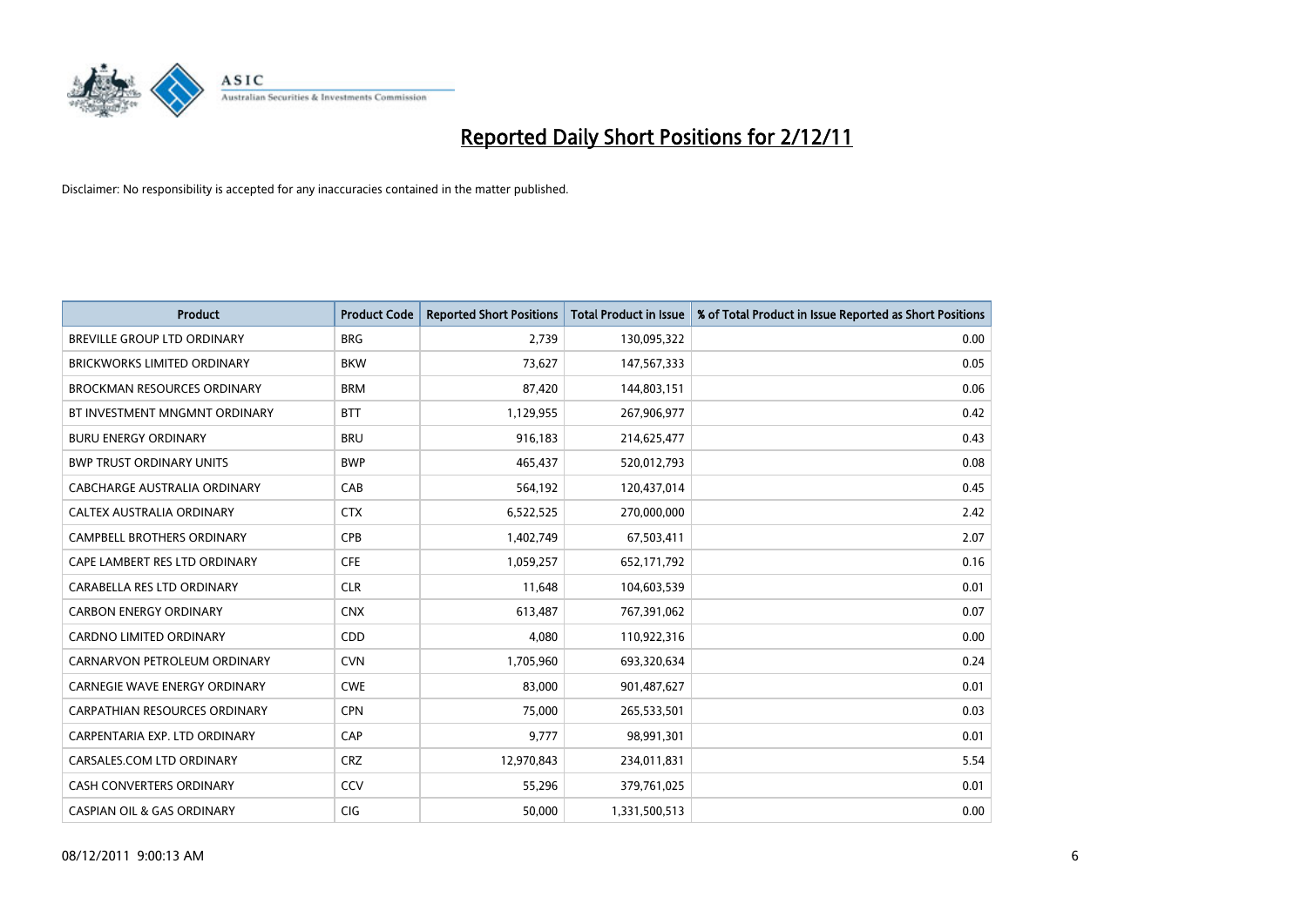

| <b>Product</b>                          | <b>Product Code</b> | <b>Reported Short Positions</b> | <b>Total Product in Issue</b> | % of Total Product in Issue Reported as Short Positions |
|-----------------------------------------|---------------------|---------------------------------|-------------------------------|---------------------------------------------------------|
| <b>CELLNET GROUP ORDINARY</b>           | <b>CLT</b>          | 1,342                           | 60,978,107                    | 0.00                                                    |
| CENTRAL PETROLEUM ORDINARY              | <b>CTP</b>          | 11,455                          | 1,073,304,842                 | 0.00                                                    |
| CENTRO PROPERTIES UNITS/ORD STAPLED     | <b>CNP</b>          | 2,537                           | 972,414,514                   | 0.00                                                    |
| CENTRO RETAIL GROUP STAPLED SECURITIES  | <b>CER</b>          | 2,253,641                       | 2,286,399,424                 | 0.09                                                    |
| <b>CERAMIC FUEL CELLS ORDINARY</b>      | <b>CFU</b>          | 320,457                         | 1,262,577,415                 | 0.03                                                    |
| <b>CFS RETAIL PROPERTY UNITS</b>        | <b>CFX</b>          | 64,584,048                      | 2,839,591,911                 | 2.27                                                    |
| <b>CHALICE GOLD MINES ORDINARY</b>      | <b>CHN</b>          | 200                             | 250,030,886                   | 0.00                                                    |
| CHALLENGER DIV.PRO. STAPLED UNITS       | <b>CDI</b>          | 128,882                         | 888,390,542                   | 0.01                                                    |
| CHALLENGER INFRAST. STAPLED UNITS       | <b>CIF</b>          | 41,190                          | 316,223,785                   | 0.01                                                    |
| <b>CHALLENGER LIMITED ORDINARY</b>      | CGF                 | 4,277,277                       | 552,513,723                   | 0.77                                                    |
| CHANDLER MACLEOD LTD ORDINARY           | <b>CMG</b>          | 11,970                          | 466,466,720                   | 0.00                                                    |
| CHARTER HALL GROUP STAPLED US PROHIBIT. | <b>CHC</b>          | 105,801                         | 308,040,283                   | 0.02                                                    |
| <b>CHARTER HALL OFFICE UNIT</b>         | COO                 | 5,418,405                       | 493,319,730                   | 1.09                                                    |
| <b>CHARTER HALL RETAIL UNITS</b>        | <b>COR</b>          | 1,243,563                       | 299,628,571                   | 0.41                                                    |
| <b>CHORUS LIMITED ORDINARY</b>          | <b>CNU</b>          | 2,648,346                       | 385,082,123                   | 0.69                                                    |
| CITIGOLD CORP LTD ORDINARY              | <b>CTO</b>          | 2,059,217                       | 1,105,078,301                 | 0.18                                                    |
| CLINUVEL PHARMACEUT, ORDINARY           | CUV                 | 4,127                           | 30,394,206                    | 0.01                                                    |
| <b>CLOUGH LIMITED ORDINARY</b>          | <b>CLO</b>          | 123,370                         | 769,416,269                   | 0.02                                                    |
| <b>COAL &amp; ALLIED ORDINARY</b>       | <b>CNA</b>          | 4,996                           | 86,584,735                    | 0.00                                                    |
| COAL OF AFRICA LTD ORDINARY             | <b>CZA</b>          | 788,976                         | 611,960,610                   | 0.12                                                    |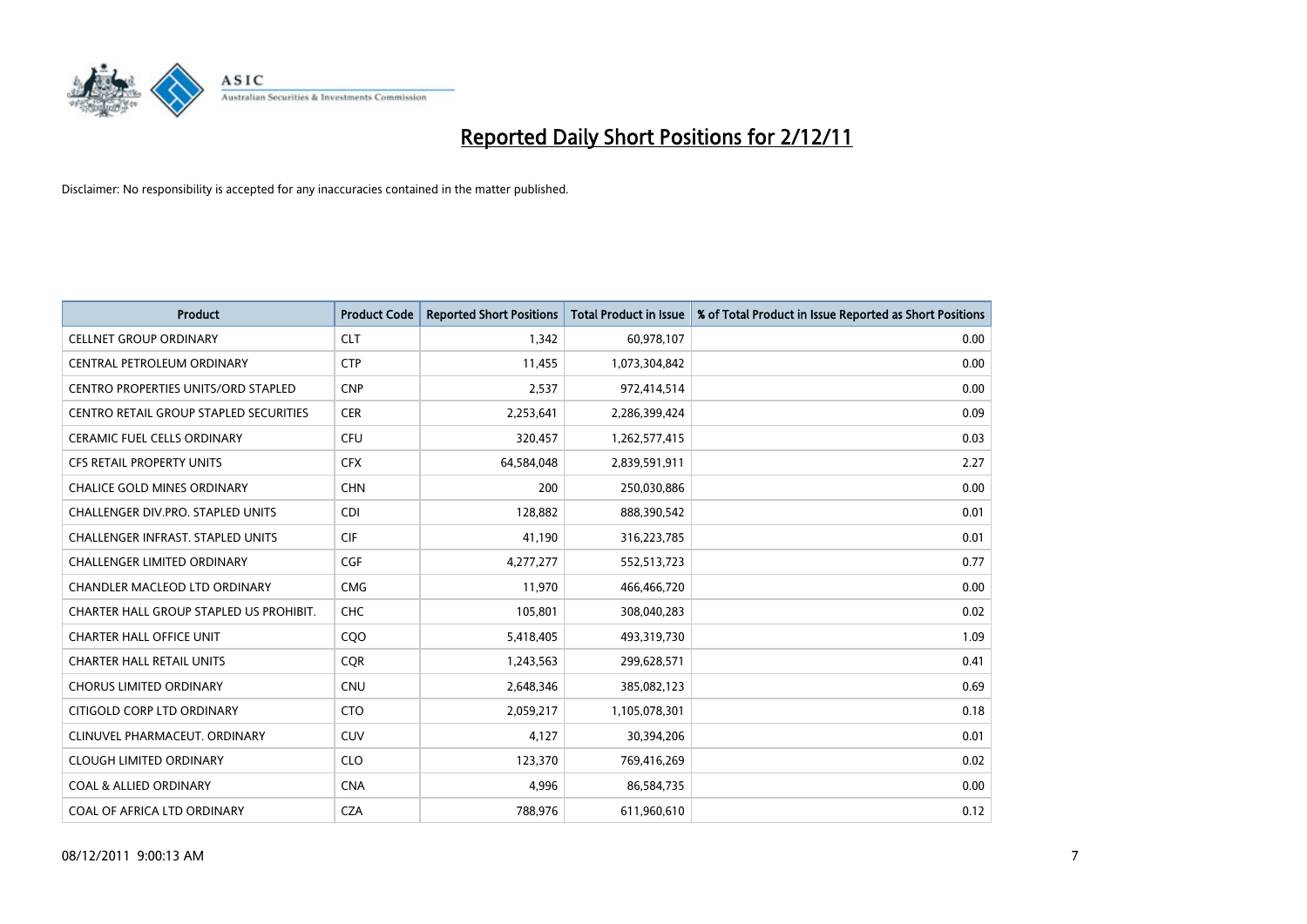

| <b>Product</b>                          | <b>Product Code</b> | <b>Reported Short Positions</b> | <b>Total Product in Issue</b> | % of Total Product in Issue Reported as Short Positions |
|-----------------------------------------|---------------------|---------------------------------|-------------------------------|---------------------------------------------------------|
| <b>COALSPUR MINES LTD ORDINARY</b>      | <b>CPL</b>          | 1,026,759                       | 579,768,744                   | 0.17                                                    |
| <b>COBAR CONSOLIDATED ORDINARY</b>      | CCU                 | 64.626                          | 205,783,037                   | 0.03                                                    |
| COCA-COLA AMATIL ORDINARY               | <b>CCL</b>          | 9,389,643                       | 759,567,552                   | 1.22                                                    |
| COCHLEAR LIMITED ORDINARY               | <b>COH</b>          | 3,560,133                       | 56,902,433                    | 6.27                                                    |
| <b>COCKATOO COAL ORDINARY</b>           | <b>COK</b>          | 6,726,984                       | 1,016,196,908                 | 0.65                                                    |
| <b>COFFEY INTERNATIONAL ORDINARY</b>    | <b>COF</b>          | 25,000                          | 239,260,027                   | 0.01                                                    |
| <b>COKAL LTD ORDINARY</b>               | <b>CKA</b>          | 408.415                         | 149,245,134                   | 0.27                                                    |
| COMMONWEALTH BANK, ORDINARY             | CBA                 | 29,107,974                      | 1,576,237,644                 | 1.85                                                    |
| <b>COMMONWEALTH PROP ORDINARY UNITS</b> | <b>CPA</b>          | 23,719,870                      | 2,458,123,552                 | 0.99                                                    |
| <b>COMPASS RESOURCES ORDINARY</b>       | <b>CMR</b>          | 115,000                         | 1,403,744,100                 | 0.00                                                    |
| <b>COMPUTERSHARE LTD ORDINARY</b>       | CPU                 | 5,153,868                       | 555,664,059                   | 0.89                                                    |
| CONSOLIDATED MEDIA, ORDINARY            | <b>CMI</b>          | 1,609,548                       | 561,834,996                   | 0.28                                                    |
| <b>CONTANGO MICROCAP ORDINARY</b>       | <b>CTN</b>          | 7,500                           | 147,467,406                   | 0.01                                                    |
| CONTINENTAL COAL LTD ORDINARY           | CCC                 | 45.735                          | 399,224,054                   | 0.01                                                    |
| <b>COOPER ENERGY LTD ORDINARY</b>       | <b>COE</b>          | 89,539                          | 292,576,001                   | 0.03                                                    |
| <b>COPPER STRIKE LTD ORDINARY</b>       | <b>CSE</b>          | 714                             | 129,455,571                   | 0.00                                                    |
| <b>CORDLIFE LIMITED ORDINARY</b>        | CBB                 |                                 | 150,887,354                   | 0.00                                                    |
| COUNT FINANCIAL ORDINARY                | COU                 | 427,842                         | 262,282,684                   | 0.16                                                    |
| <b>CREDIT CORP GROUP ORDINARY</b>       | <b>CCP</b>          | 27,195                          | 45,571,114                    | 0.06                                                    |
| <b>CROMWELL PROP STAPLED SECURITIES</b> | <b>CMW</b>          | 443.402                         | 968,904,031                   | 0.04                                                    |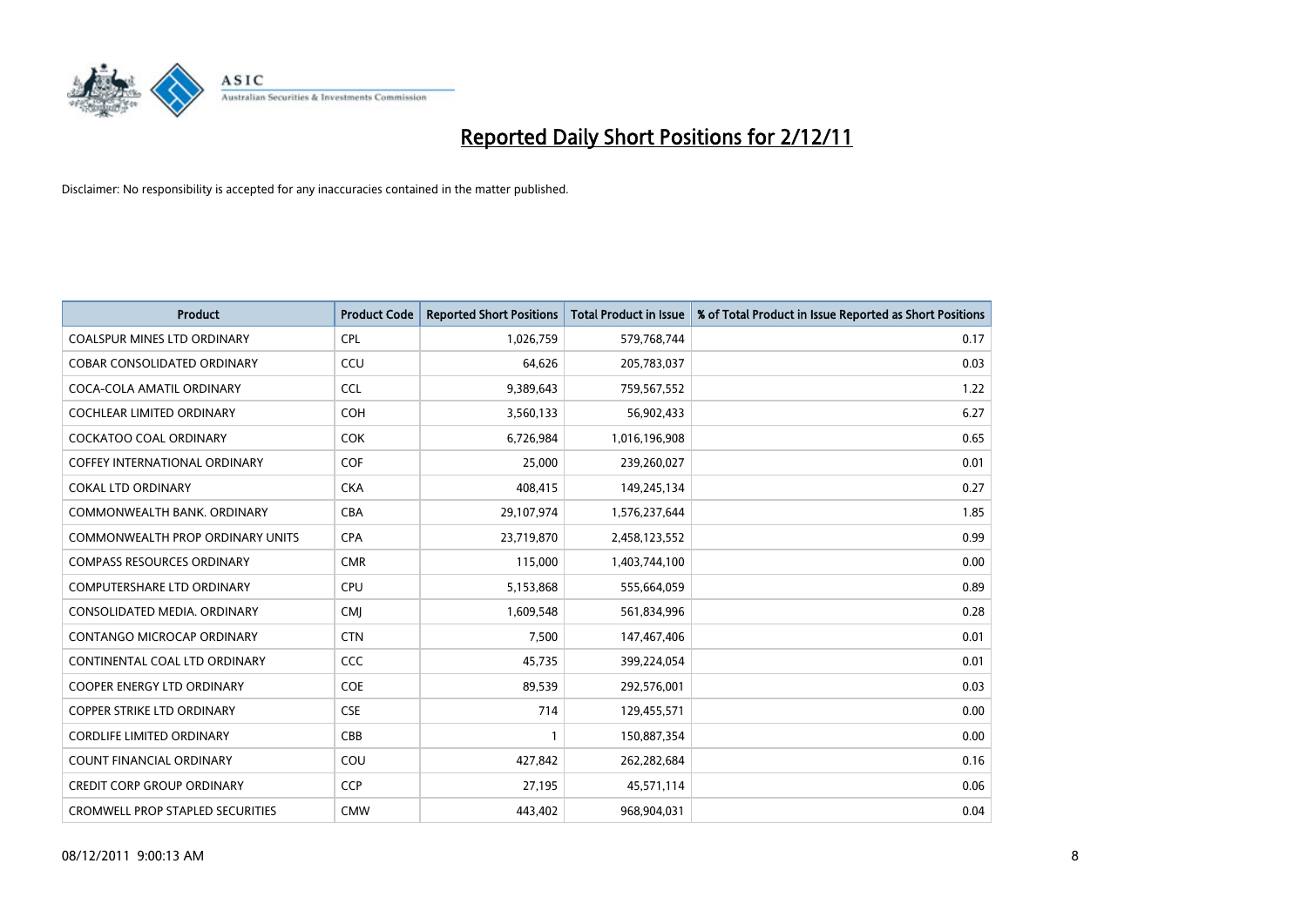

| <b>Product</b>                       | <b>Product Code</b> | <b>Reported Short Positions</b> | <b>Total Product in Issue</b> | % of Total Product in Issue Reported as Short Positions |
|--------------------------------------|---------------------|---------------------------------|-------------------------------|---------------------------------------------------------|
| <b>CROWN LIMITED ORDINARY</b>        | <b>CWN</b>          | 1,489,041                       | 728,394,185                   | 0.20                                                    |
| CS GP100 AUST TRUST ORDINARY UNITS   | <b>CSI</b>          | 1,300,000                       | 27,908,143                    | 4.66                                                    |
| <b>CSG LIMITED ORDINARY</b>          | CSV                 | 559,634                         | 282,567,499                   | 0.20                                                    |
| <b>CSL LIMITED ORDINARY</b>          | <b>CSL</b>          | 6,114,584                       | 525,081,263                   | 1.15                                                    |
| <b>CSR LIMITED ORDINARY</b>          | <b>CSR</b>          | 19,364,516                      | 506,000,315                   | 3.83                                                    |
| <b>CUDECO LIMITED ORDINARY</b>       | CDU                 | 2,133,512                       | 159,849,865                   | 1.32                                                    |
| <b>CUSTOMERS LIMITED ORDINARY</b>    | <b>CUS</b>          | 47,035                          | 134,869,357                   | 0.03                                                    |
| DART ENERGY LTD ORDINARY             | <b>DTE</b>          | 5,834,211                       | 734,931,470                   | 0.79                                                    |
| DAVID JONES LIMITED ORDINARY         | <b>DIS</b>          | 52,497,369                      | 524,940,325                   | 10.00                                                   |
| <b>DECMIL GROUP LIMITED ORDINARY</b> | <b>DCG</b>          | 145,477                         | 124,269,568                   | 0.10                                                    |
| DEEP YELLOW LIMITED ORDINARY         | <b>DYL</b>          | 16,089                          | 1,128,506,403                 | 0.00                                                    |
| DEVINE LIMITED ORDINARY              | <b>DVN</b>          | 1,011                           | 158,730,556                   | 0.00                                                    |
| DEXUS PROPERTY GROUP STAPLED UNITS   | <b>DXS</b>          | 22,013,331                      | 4,839,024,176                 | 0.46                                                    |
| DISCOVERY METALS LTD ORDINARY        | <b>DML</b>          | 7,255,425                       | 440,128,231                   | 1.67                                                    |
| DOMINO PIZZA ENTERPR ORDINARY        | <b>DMP</b>          | 39.429                          | 69,174,674                    | 0.06                                                    |
| DOWNER EDI LIMITED ORDINARY          | <b>DOW</b>          | 6,167,839                       | 429,100,296                   | 1.42                                                    |
| DRILLSEARCH ENERGY ORDINARY          | <b>DLS</b>          | 136,262                         | 305,176,742                   | 0.05                                                    |
| DUET GROUP STAPLED US PROHIBIT.      | <b>DUE</b>          | 8,299,020                       | 1,091,628,341                 | 0.77                                                    |
| <b>DULUXGROUP LIMITED ORDINARY</b>   | <b>DLX</b>          | 11,029,357                      | 367,456,259                   | 2.98                                                    |
| ECHO ENTERTAINMENT ORDINARY          | <b>EGP</b>          | 6,145,124                       | 688,019,737                   | 0.90                                                    |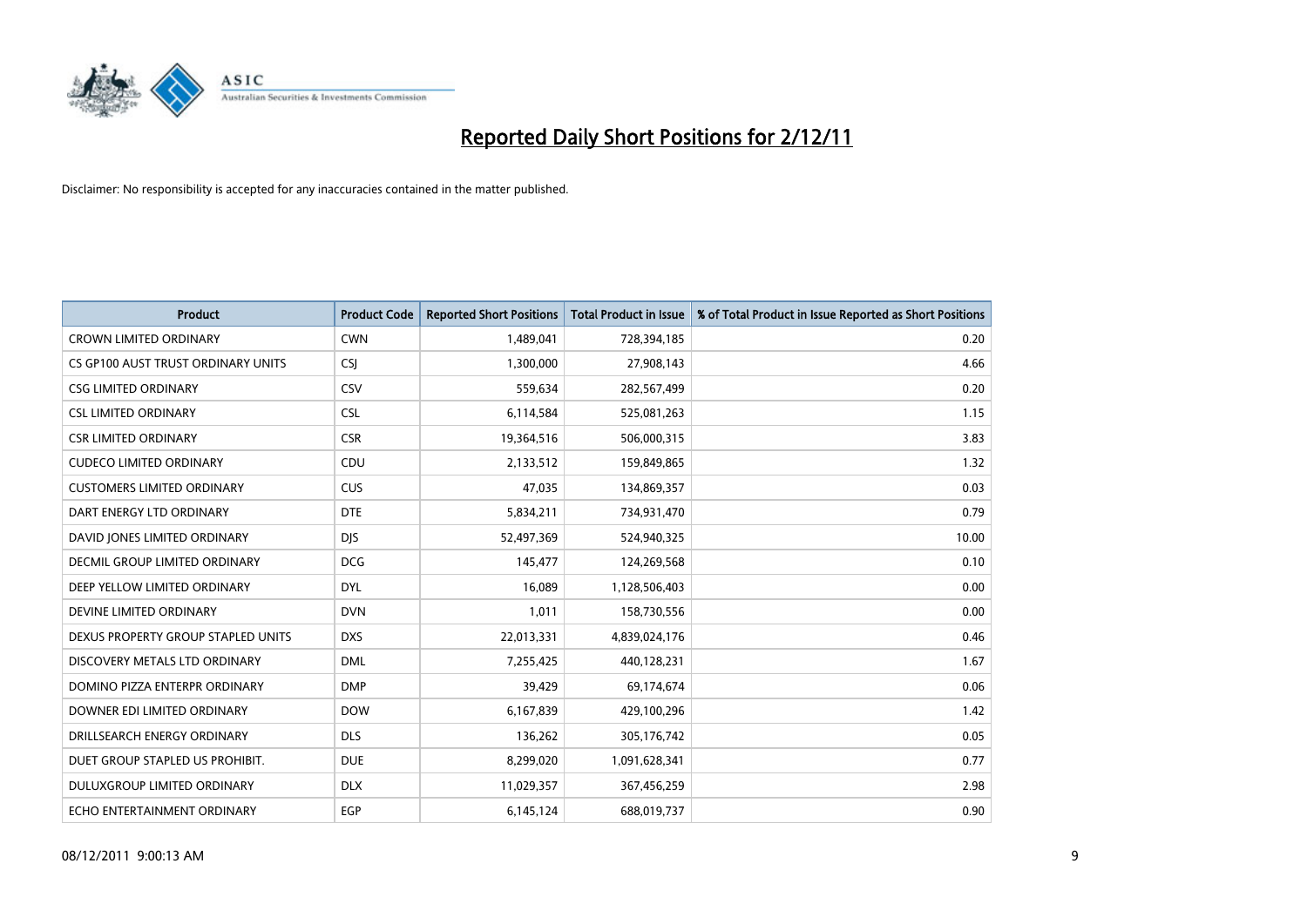

| <b>Product</b>                     | <b>Product Code</b> | <b>Reported Short Positions</b> | <b>Total Product in Issue</b> | % of Total Product in Issue Reported as Short Positions |
|------------------------------------|---------------------|---------------------------------|-------------------------------|---------------------------------------------------------|
| <b>ELDERS LIMITED ORDINARY</b>     | <b>ELD</b>          | 15,868,077                      | 448,598,480                   | 3.52                                                    |
| ELDORADO GOLD CORP CDI 1:1         | EAU                 | 35,905                          | 9,406,121                     | 0.38                                                    |
| ELEMENTAL MINERALS ORDINARY        | <b>ELM</b>          | 433,153                         | 224,756,064                   | 0.19                                                    |
| ELEMENTOS LIMITED ORDINARY         | <b>ELT</b>          | 16                              | 77,068,979                    | 0.00                                                    |
| ELIXIR PETROLEUM LTD ORDINARY      | <b>EXR</b>          | 324,400                         | 217,288,472                   | 0.15                                                    |
| <b>EMECO HOLDINGS ORDINARY</b>     | <b>EHL</b>          | 1,417,595                       | 631,237,586                   | 0.22                                                    |
| ENERGY RESOURCES ORDINARY 'A'      | <b>ERA</b>          | 6,752,132                       | 517,725,062                   | 1.31                                                    |
| ENERGY WORLD CORPOR, ORDINARY      | <b>EWC</b>          | 16,113,048                      | 1,734,166,672                 | 0.93                                                    |
| <b>ENTEK ENERGY LTD ORDINARY</b>   | ETE                 | 489,903                         | 510,657,387                   | 0.10                                                    |
| <b>ENTELLECT LIMITED ORDINARY</b>  | <b>ESN</b>          | 464,050                         | 985,337,932                   | 0.05                                                    |
| <b>ENVESTRA LIMITED ORDINARY</b>   | <b>ENV</b>          | 3,670,297                       | 1,547,890,032                 | 0.24                                                    |
| EQUATORIAL RES LTD ORDINARY        | EQX                 | 5,686                           | 114,348,553                   | 0.00                                                    |
| EVOLUTION MINING LTD ORDINARY      | <b>EVN</b>          | 1,255,875                       | 669,728,769                   | 0.17                                                    |
| EXOMA ENERGY LIMITED ORDINARY      | <b>EXE</b>          | 281,678                         | 417,357,759                   | 0.07                                                    |
| <b>EXTRACT RESOURCES ORDINARY</b>  | <b>EXT</b>          | 818,582                         | 251,159,163                   | 0.31                                                    |
| FAIRFAX MEDIA LTD ORDINARY         | <b>FXJ</b>          | 302,347,290                     | 2,351,955,725                 | 12.86                                                   |
| <b>FANTASTIC HOLDINGS ORDINARY</b> | <b>FAN</b>          | 1,220                           | 102,739,538                   | 0.00                                                    |
| FAR LTD ORDINARY                   | <b>FAR</b>          | 21,000,000                      | 2,095,368,422                 | 1.00                                                    |
| FISHER & PAYKEL APP. ORDINARY      | <b>FPA</b>          | 115,298                         | 724,235,162                   | 0.02                                                    |
| FISHER & PAYKEL H. ORDINARY        | <b>FPH</b>          | 49,999                          | 525,387,386                   | 0.01                                                    |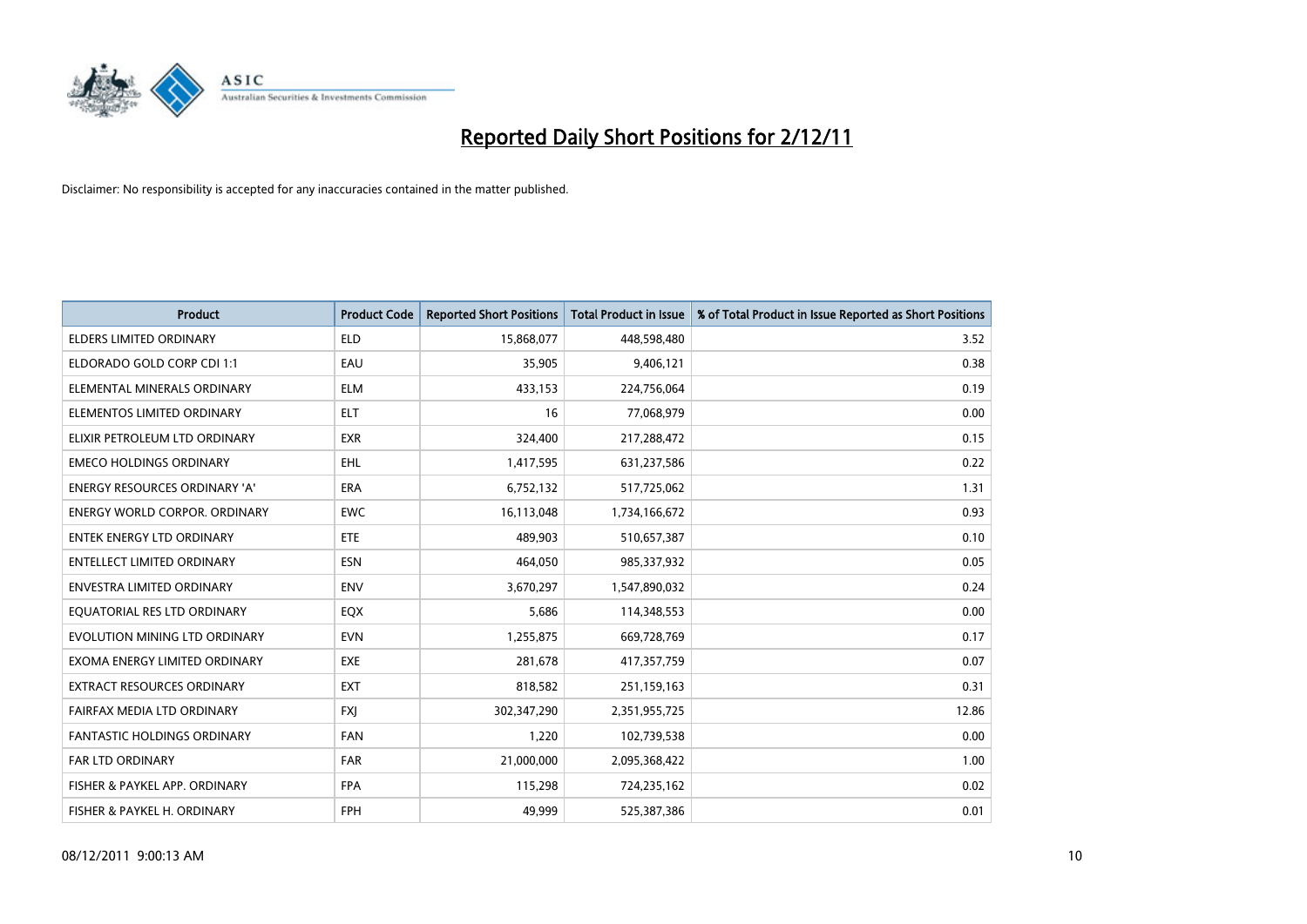

| <b>Product</b>                        | <b>Product Code</b> | <b>Reported Short Positions</b> | <b>Total Product in Issue</b> | % of Total Product in Issue Reported as Short Positions |
|---------------------------------------|---------------------|---------------------------------|-------------------------------|---------------------------------------------------------|
| FKP PROPERTY GROUP STAPLED SECURITIES | <b>FKP</b>          | 22,132,401                      | 1,197,968,723                 | 1.83                                                    |
| FLEETWOOD CORP ORDINARY               | <b>FWD</b>          | 236,961                         | 58,757,144                    | 0.39                                                    |
| FLETCHER BUILDING ORDINARY            | <b>FBU</b>          | 8,675,575                       | 680,739,504                   | 1.26                                                    |
| FLEXIGROUP LIMITED ORDINARY           | <b>FXL</b>          | 1,029,727                       | 277,862,586                   | 0.37                                                    |
| <b>FLIGHT CENTRE ORDINARY</b>         | <b>FLT</b>          | 9,005,686                       | 99,990,391                    | 9.00                                                    |
| FLINDERS MINES LTD ORDINARY           | <b>FMS</b>          | 22,846,984                      | 1,821,300,404                 | 1.24                                                    |
| <b>FOCUS MINERALS LTD ORDINARY</b>    | <b>FML</b>          | 4,912,088                       | 4,320,773,701                 | 0.10                                                    |
| FORGE GROUP LIMITED ORDINARY          | FGE                 | 109,614                         | 83,429,014                    | 0.12                                                    |
| FORTE ENERGY NL ORDINARY              | <b>FTE</b>          | 2,667,039                       | 695,589,311                   | 0.38                                                    |
| FORTESCUE METALS GRP ORDINARY         | <b>FMG</b>          | 67,632,113                      | 3,113,798,659                 | 2.13                                                    |
| <b>FOSTER'S GROUP ORDINARY</b>        | FGL                 | 8,739,957                       | 1,941,514,539                 | 0.44                                                    |
| FTD CORPORATION ORDINARY              | <b>FTD</b>          | 8,088                           | 36,474,593                    | 0.02                                                    |
| FUNTASTIC LIMITED ORDINARY            | <b>FUN</b>          | 322,528                         | 340,997,682                   | 0.09                                                    |
| <b>G.U.D. HOLDINGS ORDINARY</b>       | <b>GUD</b>          | 418,869                         | 70,107,387                    | 0.60                                                    |
| <b>GALAXY RESOURCES ORDINARY</b>      | <b>GXY</b>          | 2,840,763                       | 323,327,000                   | 0.86                                                    |
| <b>GEODYNAMICS LIMITED ORDINARY</b>   | GDY                 | 34,227                          | 338,200,845                   | 0.01                                                    |
| <b>GINDALBIE METALS LTD ORDINARY</b>  | <b>GBG</b>          | 26,997,019                      | 1,135,565,349                 | 2.38                                                    |
| <b>GLOBAL MINING ORDINARY</b>         | <b>GMI</b>          | 8,951                           | 183,235,535                   | 0.00                                                    |
| <b>GLOUCESTER COAL ORDINARY</b>       | GCL                 | 1,058,465                       | 202,905,967                   | 0.53                                                    |
| <b>GME RESOURCES LTD ORDINARY</b>     | <b>GME</b>          | 800                             | 322,635,902                   | 0.00                                                    |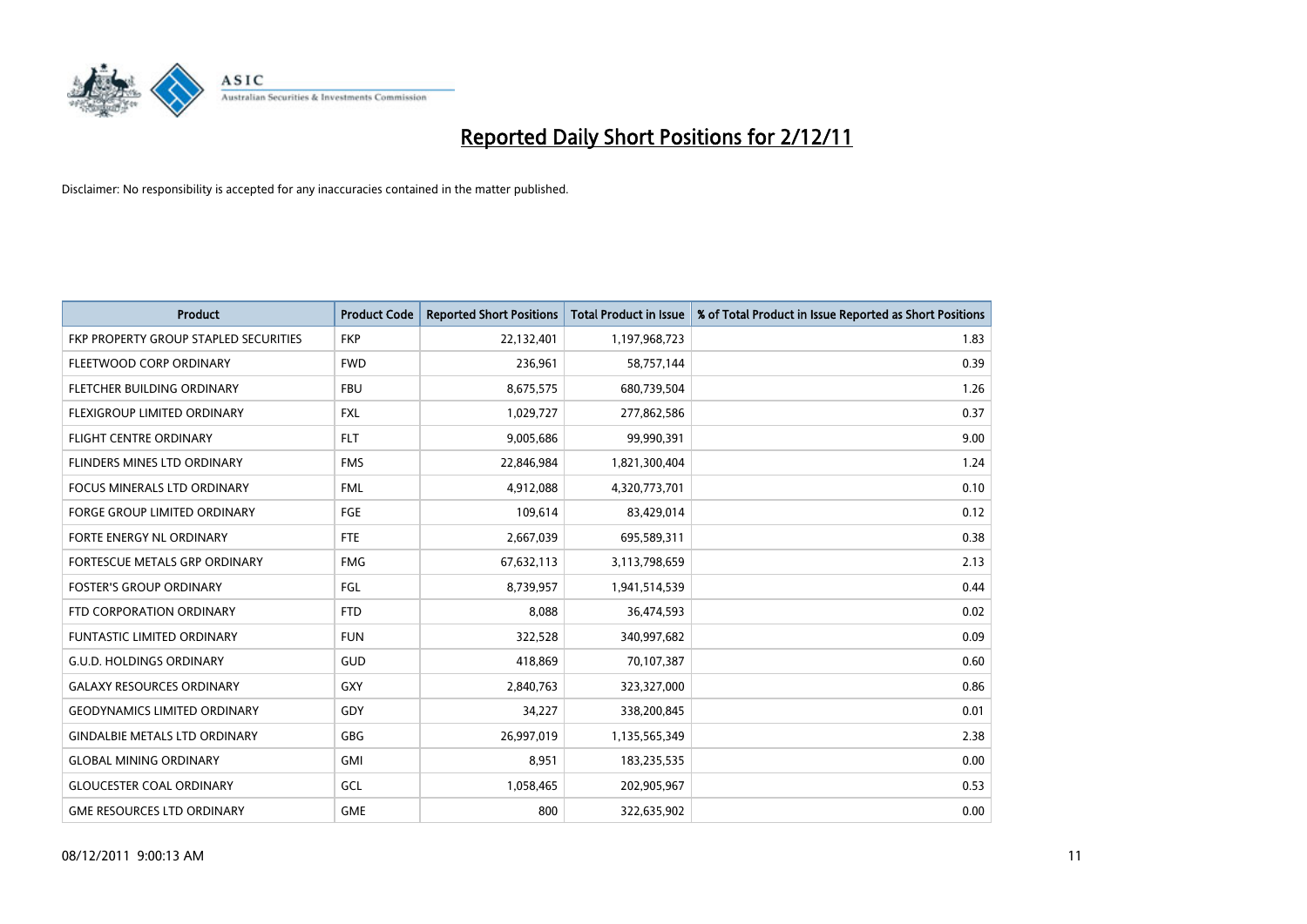

| <b>Product</b>                            | <b>Product Code</b> | <b>Reported Short Positions</b> | <b>Total Product in Issue</b> | % of Total Product in Issue Reported as Short Positions |
|-------------------------------------------|---------------------|---------------------------------|-------------------------------|---------------------------------------------------------|
| <b>GOLD ONE INT LTD ORDINARY</b>          | GDO                 | 2,093,104                       | 809,326,610                   | 0.26                                                    |
| <b>GOLD ROAD RES LTD ORDINARY</b>         | GOR                 | 216,882                         | 389,650,665                   | 0.06                                                    |
| <b>GOLDEN WEST RESOURCE ORDINARY</b>      | <b>GWR</b>          | 1,617                           | 192,082,567                   | 0.00                                                    |
| <b>GOODMAN FIELDER, ORDINARY</b>          | <b>GFF</b>          | 66,787,835                      | 1,955,559,207                 | 3.40                                                    |
| <b>GOODMAN GROUP STAPLED US PROHIBIT.</b> | <b>GMG</b>          | 28,266,245                      | 7,394,907,651                 | 0.36                                                    |
| <b>GPT GROUP STAPLED SEC.</b>             | <b>GPT</b>          | 22,980,935                      | 1,827,601,773                 | 1.24                                                    |
| <b>GRAINCORP LIMITED A CLASS ORDINARY</b> | <b>GNC</b>          | 1,130,089                       | 198,318,900                   | 0.55                                                    |
| <b>GRANGE RESOURCES. ORDINARY</b>         | GRR                 | 421,849                         | 1,153,937,134                 | 0.03                                                    |
| <b>GREENCAP LIMITED ORDINARY</b>          | GCG                 |                                 | 262,515,385                   | 0.00                                                    |
| <b>GREENLAND MIN EN LTD ORDINARY</b>      | GGG                 | 3,527,779                       | 410,407,582                   | 0.84                                                    |
| <b>GRYPHON MINERALS LTD ORDINARY</b>      | GRY                 | 1,722,752                       | 345,122,058                   | 0.49                                                    |
| <b>GUILDFORD COAL LTD ORDINARY</b>        | <b>GUF</b>          | 1,603,058                       | 219,654,168                   | 0.73                                                    |
| <b>GUINNESS PEAT GROUP. CDI 1:1</b>       | <b>GPG</b>          | 54                              | 279,637,888                   | 0.00                                                    |
| <b>GUNNS LIMITED FORESTS</b>              | <b>GNSPA</b>        | 4,217                           | 1,200,000                     | 0.35                                                    |
| <b>GUNNS LIMITED ORDINARY</b>             | <b>GNS</b>          | 48,077,676                      | 848,401,559                   | 5.67                                                    |
| <b>GWA GROUP LTD ORDINARY</b>             | <b>GWA</b>          | 12,131,771                      | 301,525,014                   | 4.02                                                    |
| HARVEY NORMAN ORDINARY                    | <b>HVN</b>          | 55,718,540                      | 1,062,316,784                 | 5.22                                                    |
| HASTIE GROUP LIMITED ORDINARY             | <b>HST</b>          | 485,505                         | 137,353,504                   | 0.36                                                    |
| HASTINGS DIVERSIFIED STAPLED SECURITY     | <b>HDF</b>          | 3,580,049                       | 530,001,072                   | 0.67                                                    |
| <b>HEARTWARE INT INC CDI 35:1</b>         | <b>HIN</b>          | 272,008                         | 48,598,550                    | 0.56                                                    |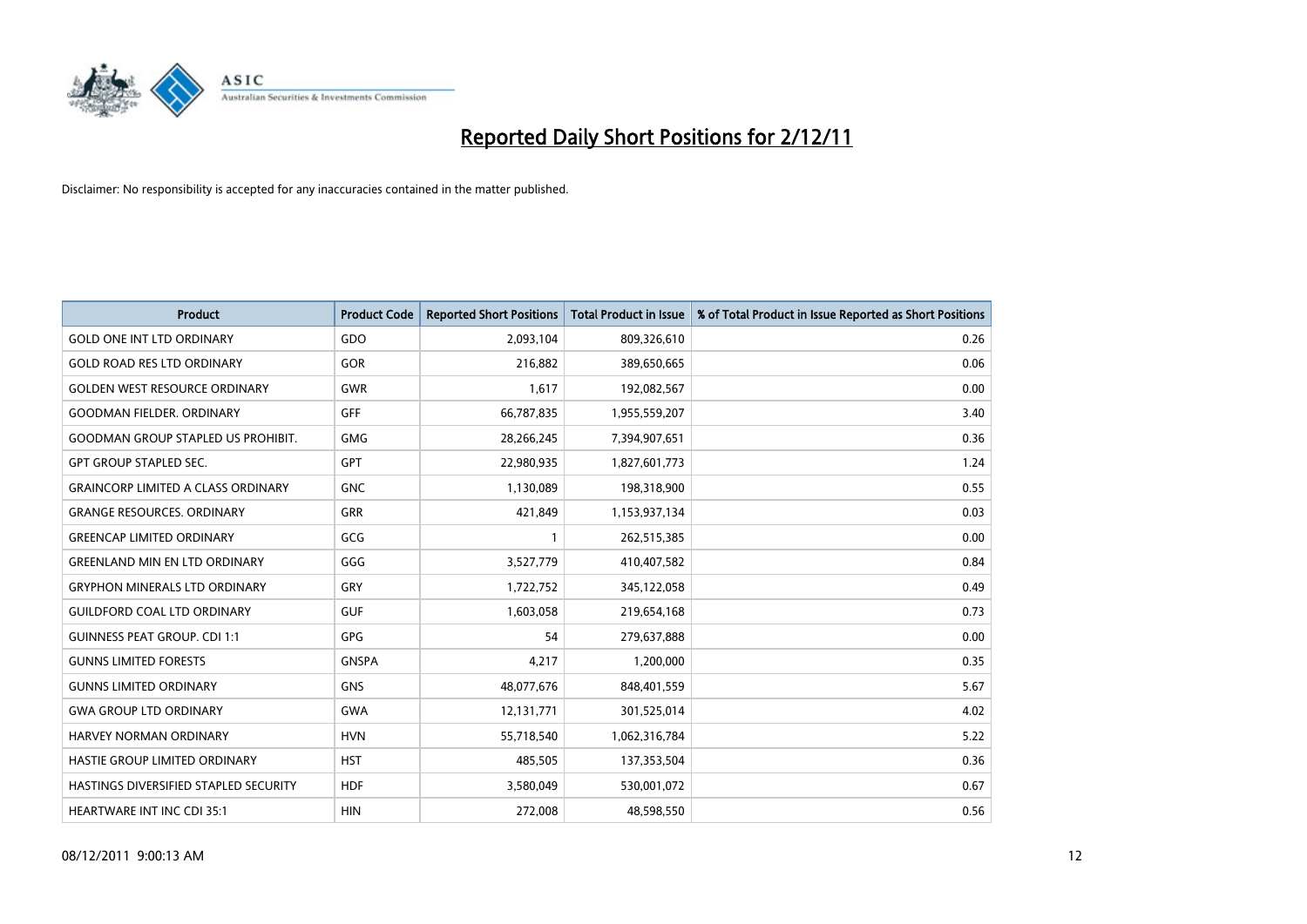

| <b>Product</b>                      | <b>Product Code</b> | <b>Reported Short Positions</b> | <b>Total Product in Issue</b> | % of Total Product in Issue Reported as Short Positions |
|-------------------------------------|---------------------|---------------------------------|-------------------------------|---------------------------------------------------------|
| <b>HENDERSON GROUP CDI 1:1</b>      | <b>HGG</b>          | 11,176,662                      | 654,840,720                   | 1.71                                                    |
| HFA HOLDINGS LIMITED ORDINARY       | <b>HFA</b>          | 16,273                          | 117,332,831                   | 0.01                                                    |
| <b>HIGHLANDS PACIFIC ORDINARY</b>   | <b>HIG</b>          | 2,416,464                       | 686,082,148                   | 0.35                                                    |
| HILLGROVE RES LTD ORDINARY          | <b>HGO</b>          | 5,214,807                       | 793,698,575                   | 0.65                                                    |
| HILLS HOLDINGS LTD ORDINARY         | <b>HIL</b>          | 3,885,695                       | 247,364,903                   | 1.55                                                    |
| HORIZON OIL LIMITED ORDINARY        | <b>HZN</b>          | 18,122,813                      | 1,130,811,515                 | 1.60                                                    |
| HUNNU COAL LIMITED ORDINARY         | <b>HUN</b>          | 27,295                          | 218,565,002                   | 0.00                                                    |
| ICON ENERGY LIMITED ORDINARY        | <b>ICN</b>          | 2,830                           | 469,301,394                   | 0.00                                                    |
| <b>IINET LIMITED ORDINARY</b>       | <b>IIN</b>          | 164,583                         | 149,464,119                   | 0.11                                                    |
| <b>ILUKA RESOURCES ORDINARY</b>     | ILU                 | 10,196,495                      | 418,700,517                   | 2.42                                                    |
| <b>IMDEX LIMITED ORDINARY</b>       | <b>IMD</b>          | 655,311                         | 204,447,435                   | 0.31                                                    |
| IMF (AUSTRALIA) LTD ORDINARY        | <b>IMF</b>          | 330,821                         | 123,828,193                   | 0.26                                                    |
| IMX RESOURCES LTD ORDINARY          | <b>IXR</b>          | 20,000                          | 262,612,803                   | 0.01                                                    |
| <b>INCITEC PIVOT ORDINARY</b>       | IPL                 | 1,347,807                       | 1,628,730,107                 | 0.08                                                    |
| <b>INDEPENDENCE GROUP ORDINARY</b>  | <b>IGO</b>          | 5,119,984                       | 202,907,135                   | 2.54                                                    |
| INDOPHIL RESOURCES ORDINARY         | <b>IRN</b>          | 1,138,748                       | 995,437,860                   | 0.11                                                    |
| INDUSTREA LIMITED ORDINARY          | IDL                 | 937,352                         | 368,992,435                   | 0.25                                                    |
| INFIGEN ENERGY STAPLED SECURITIES   | <b>IFN</b>          | 5,739,052                       | 762,265,972                   | 0.76                                                    |
| ING RE COM GROUP STAPLED SECURITIES | ILF.                | 3,583                           | 441,029,194                   | 0.00                                                    |
| INSURANCE AUSTRALIA ORDINARY        | IAG                 | 7,825,361                       | 2,079,034,021                 | 0.35                                                    |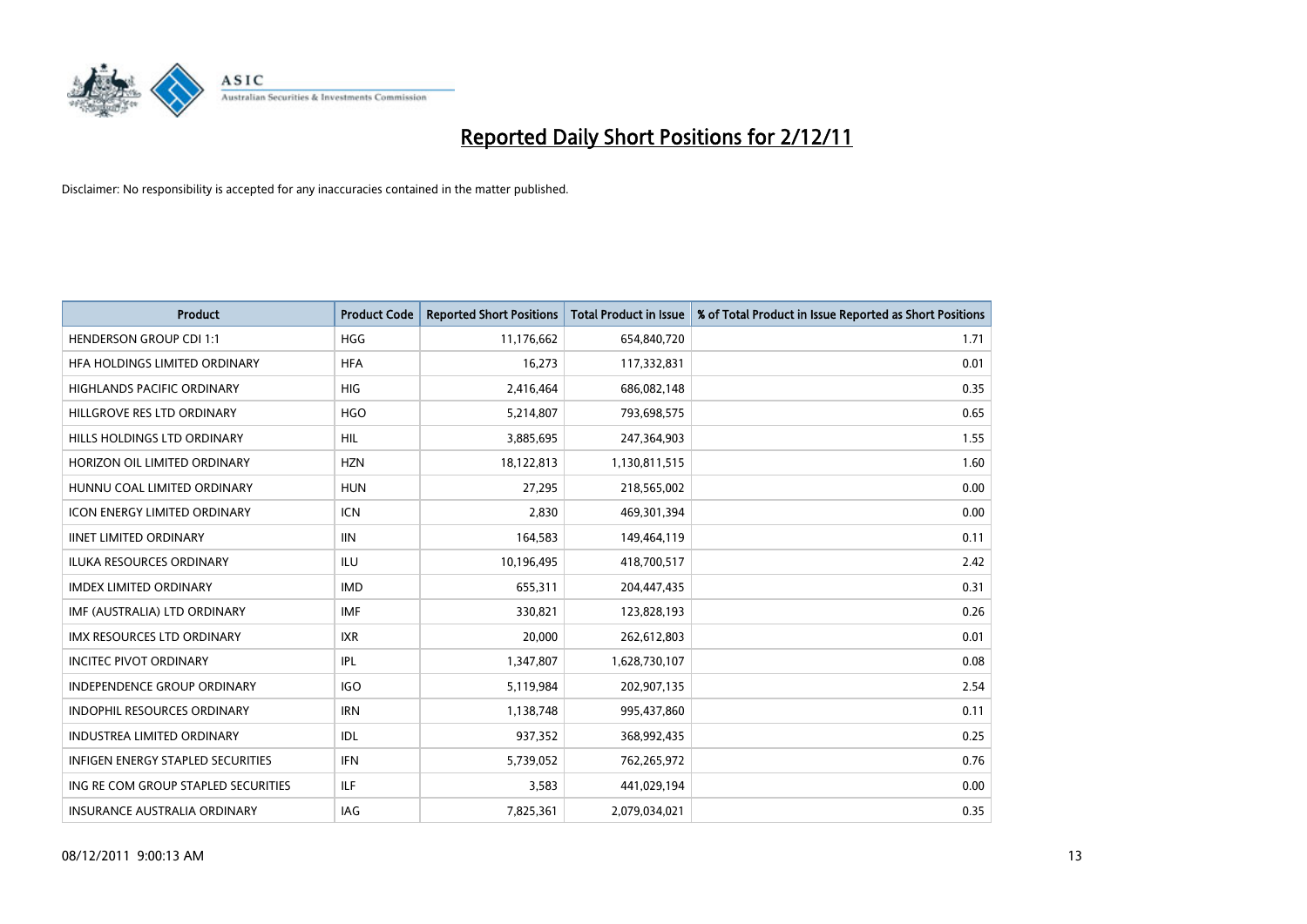

| <b>Product</b>                                  | <b>Product Code</b> | <b>Reported Short Positions</b> | <b>Total Product in Issue</b> | % of Total Product in Issue Reported as Short Positions |
|-------------------------------------------------|---------------------|---------------------------------|-------------------------------|---------------------------------------------------------|
| <b>INTEGRA MINING LTD, ORDINARY</b>             | <b>IGR</b>          | 4,688,181                       | 843,843,881                   | 0.55                                                    |
| <b>INTREPID MINES ORDINARY</b>                  | <b>IAU</b>          | 1,978,660                       | 523,284,672                   | 0.38                                                    |
| <b>INVESTA OFFICE FUND STAPLED SECURITIES</b>   | <b>IOF</b>          | 9,026,874                       | 2,657,463,999                 | 0.34                                                    |
| <b>INVOCARE LIMITED ORDINARY</b>                | <b>IVC</b>          | 1,424,983                       | 110,030,298                   | 1.29                                                    |
| <b>ION LIMITED ORDINARY</b>                     | <b>ION</b>          | 164,453                         | 256,365,105                   | 0.06                                                    |
| <b>IOOF HOLDINGS LTD ORDINARY</b>               | IFL                 | 752,424                         | 229,794,395                   | 0.32                                                    |
| <b>IRESS MARKET TECH. ORDINARY</b>              | <b>IRE</b>          | 1,364,879                       | 127,036,010                   | 1.05                                                    |
| <b>IRON ORE HOLDINGS ORDINARY</b>               | <b>IOH</b>          | 14,525                          | 166,087,005                   | 0.01                                                    |
| ISHARES MSCI AUS 200 ISHARES MSCI AUS 200       | <b>IOZ</b>          | 74,092                          | 2,326,394                     | 3.18                                                    |
| ISHARES MSCI EM MKTS CDI 1:1                    | <b>IEM</b>          | 25,899                          | 425,700,000                   | 0.01                                                    |
| <b>ISHARES MSCI TAIWAN CDI 1:1</b>              | <b>ITW</b>          | 4,844                           | 184,400,000                   | 0.00                                                    |
| ISHARES S&P HIGH DIV ISHARES S&P HIGH DIV       | <b>IHD</b>          | 99,992                          | 2,201,253                     | 4.54                                                    |
| ISHARES SMALL ORDS ISHARES SMALL ORDS           | <b>ISO</b>          | 905,115                         | 5,401,916                     | 16.76                                                   |
| <b>IVANHOE AUSTRALIA ORDINARY</b>               | <b>IVA</b>          | 973,428                         | 552,011,545                   | 0.16                                                    |
| <b>JAMES HARDIE INDUST CHESS DEPOSITARY INT</b> | <b>IHX</b>          | 18,425,860                      | 435,640,582                   | 4.22                                                    |
| <b>JAMESON RESOURCES ORDINARY</b>               | <b>JAL</b>          | 1,600,000                       | 106,528,865                   | 1.50                                                    |
| <b>JB HI-FI LIMITED ORDINARY</b>                | <b>IBH</b>          | 20,822,241                      | 98,833,643                    | 21.09                                                   |
| <b>JUPITER MINES ORDINARY</b>                   | <b>IMS</b>          | 120                             | 1,822,067,611                 | 0.00                                                    |
| <b>KAGARA LTD ORDINARY</b>                      | <b>KZL</b>          | 11,401,156                      | 718,307,956                   | 1.58                                                    |
| KAROON GAS AUSTRALIA ORDINARY                   | <b>KAR</b>          | 3,318,198                       | 221,420,769                   | 1.49                                                    |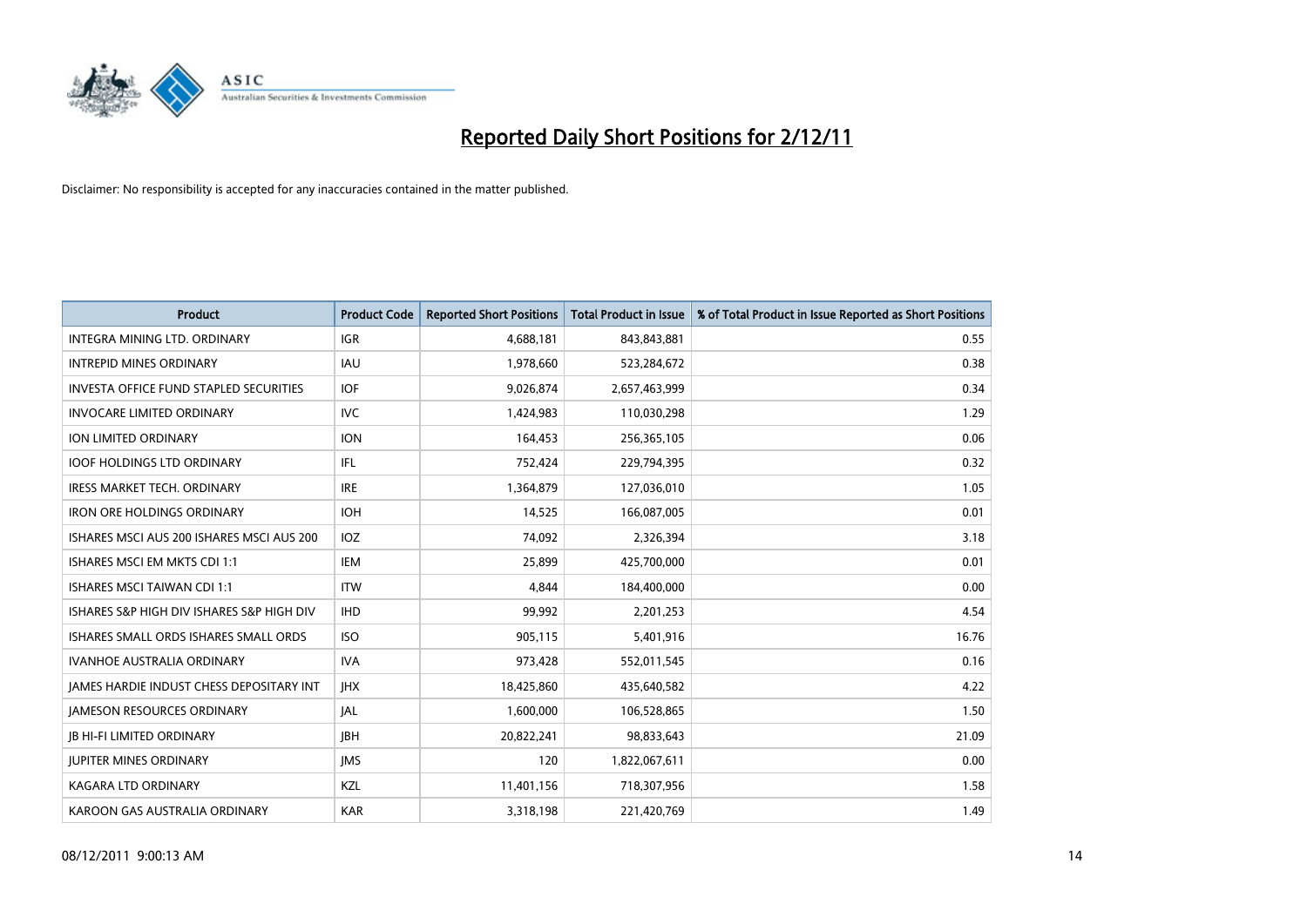

| <b>Product</b>                        | <b>Product Code</b> | <b>Reported Short Positions</b> | <b>Total Product in Issue</b> | % of Total Product in Issue Reported as Short Positions |
|---------------------------------------|---------------------|---------------------------------|-------------------------------|---------------------------------------------------------|
| KATHMANDU HOLD LTD ORDINARY           | <b>KMD</b>          | 2,195,493                       | 200,000,000                   | 1.10                                                    |
| <b>KBL MINING LIMITED ORDINARY</b>    | <b>KBL</b>          | 1,820                           | 164,752,978                   | 0.00                                                    |
| <b>KEYBRIDGE CAPITAL ORDINARY</b>     | <b>KBC</b>          | 7.999                           | 172,070,564                   | 0.00                                                    |
| KINGSGATE CONSOLID. ORDINARY          | <b>KCN</b>          | 3,762,685                       | 140,872,908                   | 2.67                                                    |
| KINGSROSE MINING LTD ORDINARY         | <b>KRM</b>          | 1,237,132                       | 269,498,726                   | 0.45                                                    |
| LEIGHTON HOLDINGS ORDINARY            | LEI                 | 7,447,612                       | 336,515,596                   | 2.19                                                    |
| LEND LEASE GROUP UNIT/ORD STAPLED     | LLC                 | 873,658                         | 571,804,090                   | 0.14                                                    |
| LEYSHON RESOURCES ORDINARY            | LRL                 | 175,845                         | 246,525,724                   | 0.07                                                    |
| LINC ENERGY LTD ORDINARY              | <b>LNC</b>          | 8,478,625                       | 503,418,900                   | 1.66                                                    |
| LIQUEFIED NATURAL ORDINARY            | <b>LNG</b>          | 370,140                         | 267,699,015                   | 0.14                                                    |
| LYNAS CORPORATION ORDINARY            | <b>LYC</b>          | 117,592,553                     | 1,713,846,913                 | 6.83                                                    |
| M2 TELECOMMUNICATION ORDINARY         | <b>MTU</b>          | 322,054                         | 124,493,385                   | 0.25                                                    |
| MACA LIMITED ORDINARY                 | <b>MLD</b>          | 1,675                           | 150,000,000                   | 0.00                                                    |
| MACARTHUR COAL ORDINARY               | <b>MCC</b>          | 499,791                         | 302,092,343                   | 0.16                                                    |
| <b>MACMAHON HOLDINGS ORDINARY</b>     | <b>MAH</b>          | 2,996,031                       | 738,631,705                   | 0.40                                                    |
| MACQ ATLAS ROADS GRP ORDINARY STAPLED | <b>MOA</b>          | 15,088,305                      | 464,279,594                   | 3.26                                                    |
| MACQUARIE GROUP LTD ORDINARY          | <b>MOG</b>          | 5,764,657                       | 348,545,115                   | 1.59                                                    |
| MAP GROUP STAPLED US PROHIBIT.        | <b>MAP</b>          | 4,973,214                       | 1,861,210,782                 | 0.27                                                    |
| <b>MARENGO MINING ORDINARY</b>        | <b>MGO</b>          | 81,654                          | 1,002,399,863                 | 0.00                                                    |
| MATRIX C & E LTD ORDINARY             | <b>MCE</b>          | 474,693                         | 77,081,507                    | 0.60                                                    |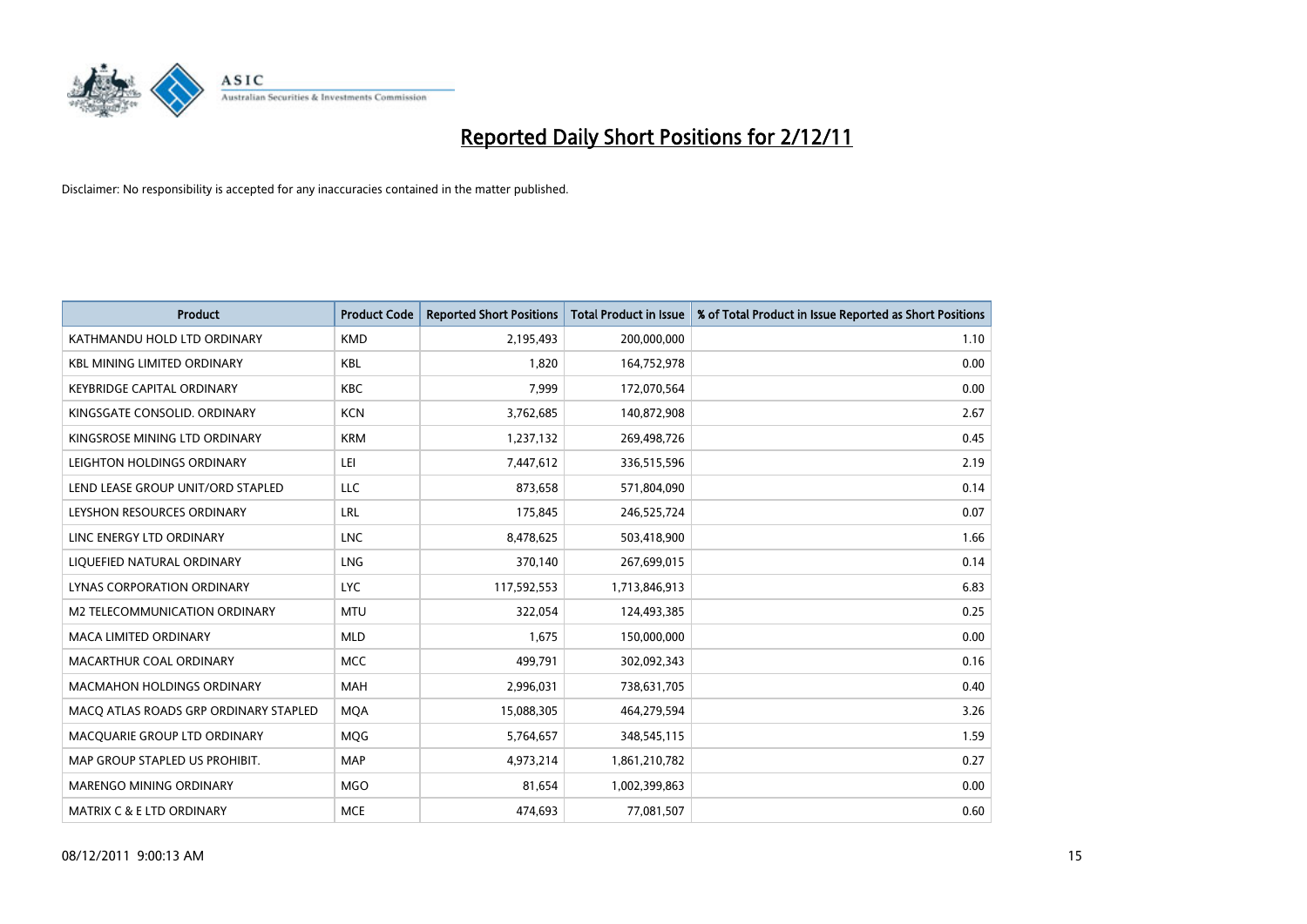

| <b>Product</b>                    | <b>Product Code</b> | <b>Reported Short Positions</b> | <b>Total Product in Issue</b> | % of Total Product in Issue Reported as Short Positions |
|-----------------------------------|---------------------|---------------------------------|-------------------------------|---------------------------------------------------------|
| MCMILLAN SHAKESPEARE ORDINARY     | <b>MMS</b>          | 104,700                         | 70,639,319                    | 0.14                                                    |
| MCPHERSON'S LTD ORDINARY          | <b>MCP</b>          | 16,360                          | 72,401,758                    | 0.02                                                    |
| MEDUSA MINING LTD ORDINARY        | <b>MML</b>          | 912,251                         | 188,837,911                   | 0.48                                                    |
| MELBOURNE IT LIMITED ORDINARY     | <b>MLB</b>          | 136,142                         | 81,352,178                    | 0.17                                                    |
| MEO AUSTRALIA LTD ORDINARY        | <b>MEO</b>          | 3,721,754                       | 539,913,260                   | 0.68                                                    |
| MERMAID MARINE ORDINARY           | <b>MRM</b>          | 413,146                         | 217,810,915                   | 0.19                                                    |
| <b>MESOBLAST LIMITED ORDINARY</b> | <b>MSB</b>          | 8,134,060                       | 280,425,258                   | 2.92                                                    |
| METALS X LIMITED ORDINARY         | <b>MLX</b>          | 327,160                         | 1,327,100,831                 | 0.03                                                    |
| METCASH LIMITED ORDINARY          | <b>MTS</b>          | 28,111,386                      | 771,343,008                   | 3.60                                                    |
| METGASCO LIMITED ORDINARY         | <b>MEL</b>          | 235,435                         | 338,958,156                   | 0.07                                                    |
| METMINCO LIMITED ORDINARY         | <b>MNC</b>          | 4,327,166                       | 1,462,616,146                 | 0.29                                                    |
| MHM METALS LIMITED ORDINARY       | <b>MHM</b>          | 178,400                         | 102,957,456                   | 0.17                                                    |
| MICLYN EXP OFFSHR ORDINARY        | <b>MIO</b>          | 19,363                          | 274,618,684                   | 0.01                                                    |
| MINCOR RESOURCES NL ORDINARY      | <b>MCR</b>          | 1,097,920                       | 196,180,804                   | 0.55                                                    |
| MINEMAKERS LIMITED ORDINARY       | <b>MAK</b>          | 44.227                          | 228,236,727                   | 0.02                                                    |
| MINERAL DEPOSITS ORDINARY         | <b>MDL</b>          | 182,391                         | 83,538,786                    | 0.22                                                    |
| MINERAL RESOURCES. ORDINARY       | <b>MIN</b>          | 699,053                         | 184,376,989                   | 0.37                                                    |
| MIRABELA NICKEL LTD ORDINARY      | <b>MBN</b>          | 16,353,893                      | 491,781,237                   | 3.35                                                    |
| MIRVAC GROUP STAPLED SECURITIES   | <b>MGR</b>          | 21,774,525                      | 3,416,924,188                 | 0.61                                                    |
| <b>MOLOPO ENERGY LTD ORDINARY</b> | <b>MPO</b>          | 1,682,838                       | 245,579,810                   | 0.69                                                    |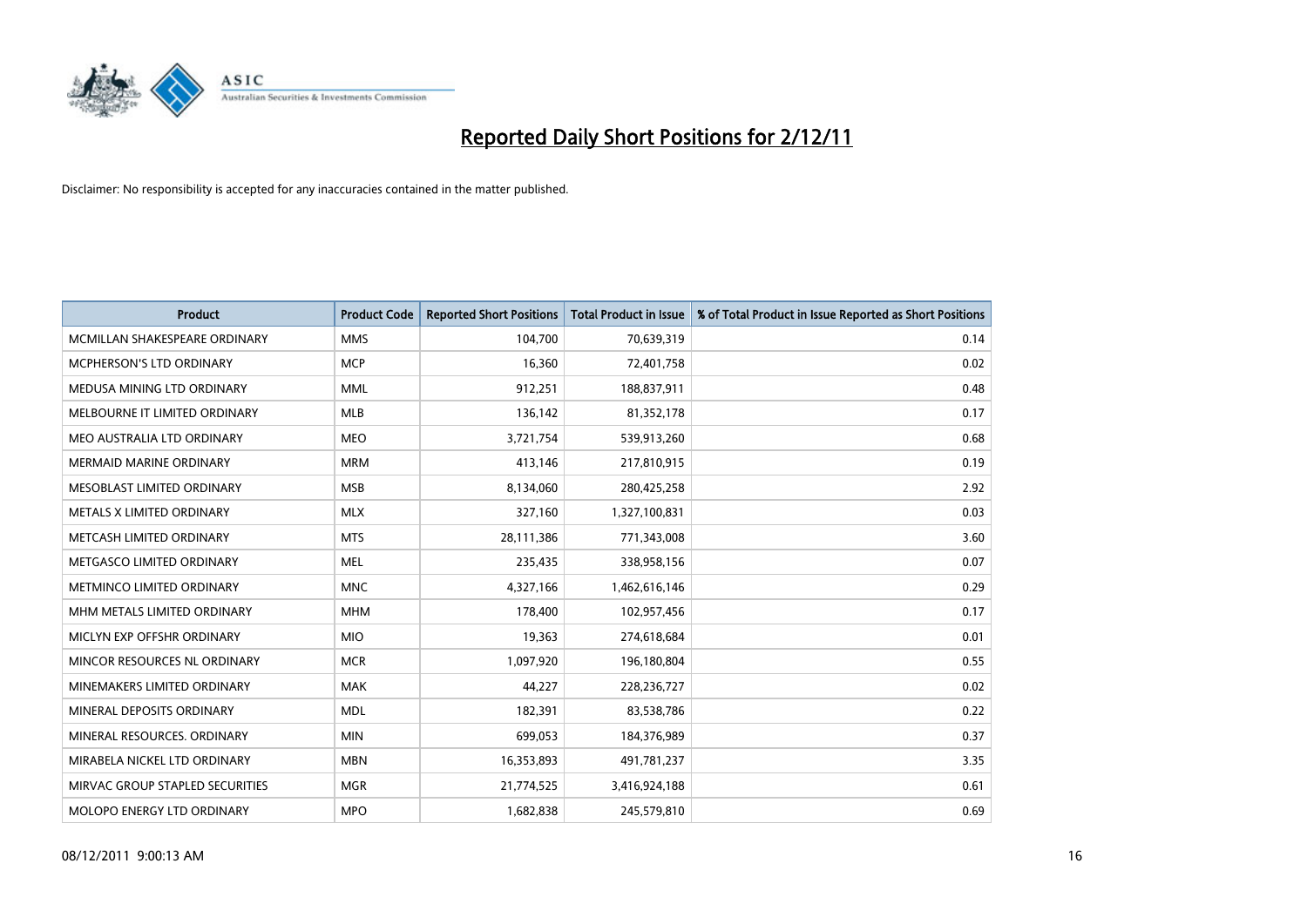

| <b>Product</b>                  | <b>Product Code</b> | <b>Reported Short Positions</b> | <b>Total Product in Issue</b> | % of Total Product in Issue Reported as Short Positions |
|---------------------------------|---------------------|---------------------------------|-------------------------------|---------------------------------------------------------|
| MOLY MINES LIMITED ORDINARY     | <b>MOL</b>          | 9,301                           | 384,893,989                   | 0.00                                                    |
| MONADELPHOUS GROUP ORDINARY     | <b>MND</b>          | 1,786,318                       | 88,674,327                    | 2.01                                                    |
| MORTGAGE CHOICE LTD ORDINARY    | <b>MOC</b>          | 1,093,818                       | 119,948,255                   | 0.91                                                    |
| MOUNT GIBSON IRON ORDINARY      | <b>MGX</b>          | 10,344,324                      | 1,082,570,693                 | 0.94                                                    |
| MSF SUGAR LIMITED ORDINARY      | <b>MSF</b>          | 22,468                          | 69,248,422                    | 0.03                                                    |
| <b>MULTIPLEX SITES SITES</b>    | <b>MXUPA</b>        | 23                              | 4,500,000                     | 0.00                                                    |
| MURCHISON METALS LTD ORDINARY   | <b>MMX</b>          | 17,214,791                      | 442,437,524                   | 3.88                                                    |
| MYER HOLDINGS LTD ORDINARY      | <b>MYR</b>          | 70,238,339                      | 583,384,551                   | 11.97                                                   |
| <b>MYSTATE LIMITED ORDINARY</b> | <b>MYS</b>          | 3,639                           | 67,463,454                    | 0.00                                                    |
| NATIONAL AUST. BANK ORDINARY    | <b>NAB</b>          | 19,882,706                      | 2,204,213,794                 | 0.87                                                    |
| NATURAL FUEL LIMITED ORDINARY   | <b>NFL</b>          |                                 | 1,121,912                     | 0.00                                                    |
| NAVIGATOR RESOURCES ORDINARY    | <b>NAV</b>          | 500                             | 2,222,106,823                 | 0.00                                                    |
| NAVITAS LIMITED ORDINARY        | <b>NVT</b>          | 3,681,376                       | 375,318,628                   | 0.97                                                    |
| NEON ENERGY LIMITED ORDINARY    | <b>NEN</b>          | 3,719,457                       | 432,645,272                   | 0.85                                                    |
| NEPTUNE MARINE ORDINARY         | <b>NMS</b>          | 182,253                         | 1,748,545,632                 | 0.01                                                    |
| NEW HOPE CORPORATION ORDINARY   | <b>NHC</b>          | 270,789                         | 830,230,549                   | 0.03                                                    |
| NEW STANDARD ENERGY ORDINARY    | <b>NSE</b>          | 356,385                         | 229,052,955                   | 0.15                                                    |
| NEWCREST MINING ORDINARY        | <b>NCM</b>          | 1,906,980                       | 765,495,616                   | 0.24                                                    |
| NEWS CORP A NON-VOTING CDI      | <b>NWSLV</b>        | 3,085,435                       | 1,699,578,689                 | 0.18                                                    |
| NEWS CORP B VOTING CDI          | <b>NWS</b>          | 2,241,895                       | 798,520,953                   | 0.27                                                    |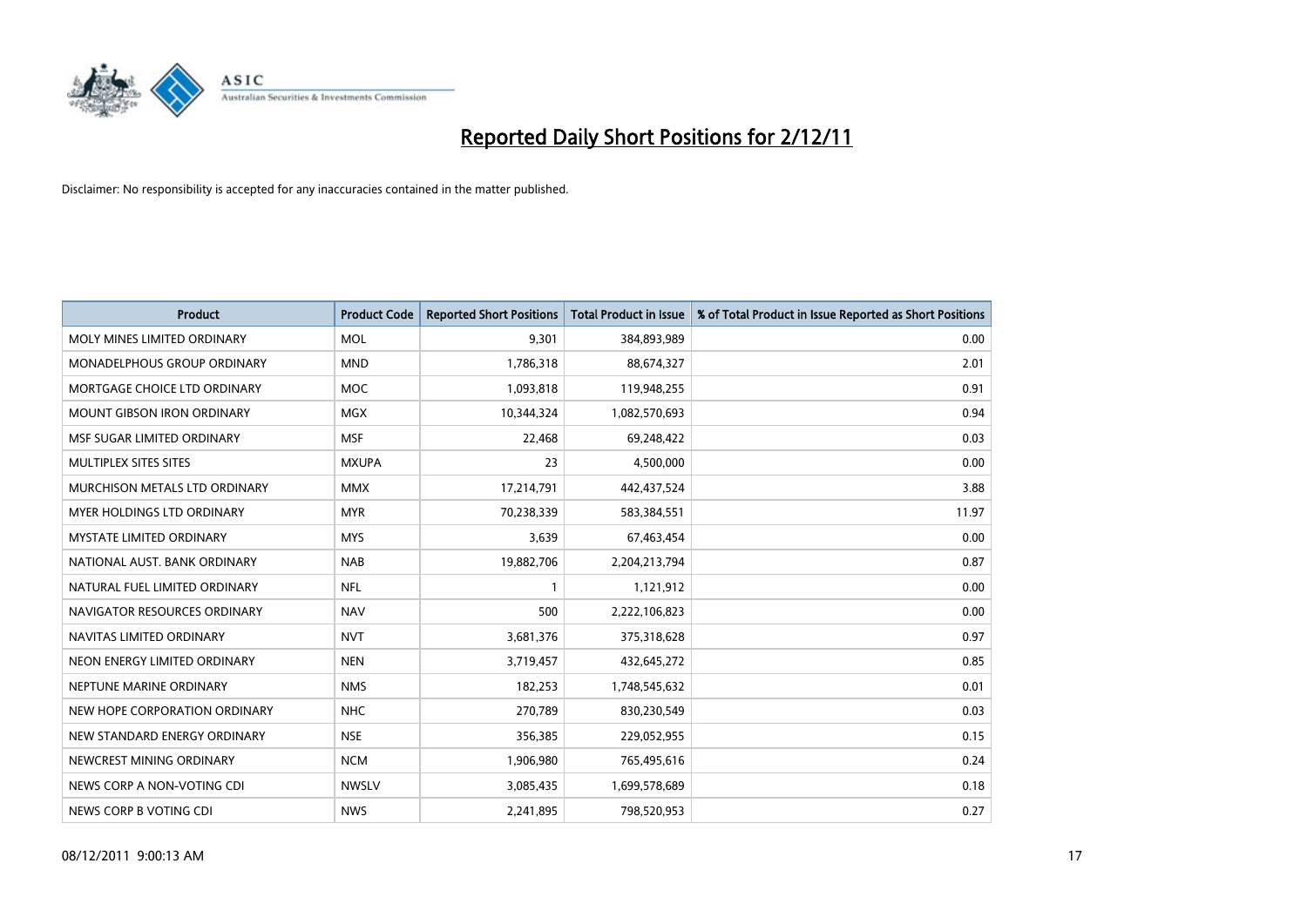

| <b>Product</b>                        | <b>Product Code</b> | <b>Reported Short Positions</b> | <b>Total Product in Issue</b> | % of Total Product in Issue Reported as Short Positions |
|---------------------------------------|---------------------|---------------------------------|-------------------------------|---------------------------------------------------------|
| NEXBIS LIMITED ORDINARY               | <b>NBS</b>          | 63,733                          | 798,356,704                   | 0.01                                                    |
| NEXUS ENERGY LIMITED ORDINARY         | <b>NXS</b>          | 6,258,072                       | 1,326,821,159                 | 0.46                                                    |
| NIB HOLDINGS LIMITED ORDINARY         | <b>NHF</b>          | 104,911                         | 466,733,110                   | 0.02                                                    |
| NIDO PETROLEUM ORDINARY               | <b>NDO</b>          | 716,930                         | 1,389,163,151                 | 0.05                                                    |
| NOBLE MINERAL RES ORDINARY            | <b>NMG</b>          | 1,048,368                       | 523,308,820                   | 0.20                                                    |
| NORFOLK GROUP ORDINARY                | <b>NFK</b>          | 53                              | 158,890,730                   | 0.00                                                    |
| NORTHERN IRON LTD ORDINARY            | <b>NFE</b>          | 1,190,998                       | 336,084,863                   | 0.34                                                    |
| NRW HOLDINGS LIMITED ORDINARY         | <b>NWH</b>          | 2,290,931                       | 278,888,011                   | 0.81                                                    |
| NUCOAL RESOURCES NL ORDINARY          | <b>NCR</b>          | 79,200                          | 441,150,707                   | 0.02                                                    |
| NUFARM LIMITED ORDINARY               | <b>NUF</b>          | 3,898,595                       | 261,947,565                   | 1.48                                                    |
| OAKTON LIMITED ORDINARY               | <b>OKN</b>          | 603,278                         | 93,800,235                    | 0.64                                                    |
| OCEANAGOLD CORP. CHESS DEPOSITARY INT | <b>OGC</b>          | 823,431                         | 262,642,606                   | 0.29                                                    |
| OCEANIA CAPITAL LTD ORDINARY          | <b>OCP</b>          | 2,500                           | 91,921,295                    | 0.00                                                    |
| OIL SEARCH LTD ORDINARY               | OSH                 | 7,837,375                       | 1,325,155,171                 | 0.58                                                    |
| OM HOLDINGS LIMITED ORDINARY          | OMH                 | 12,153,974                      | 504,105,150                   | 2.41                                                    |
| ONESTEEL LIMITED ORDINARY             | OST                 | 46,787,050                      | 1,342,393,583                 | 3.46                                                    |
| ORICA LIMITED ORDINARY                | ORI                 | 2,974,202                       | 363,966,570                   | 0.79                                                    |
| ORIGIN ENERGY ORDINARY                | <b>ORG</b>          | 3,502,516                       | 1,086,123,061                 | 0.31                                                    |
| OROCOBRE LIMITED ORDINARY             | <b>ORE</b>          | 346,715                         | 103,195,029                   | 0.34                                                    |
| OROTONGROUP LIMITED ORDINARY          | ORL                 | 5,934                           | 40,880,902                    | 0.01                                                    |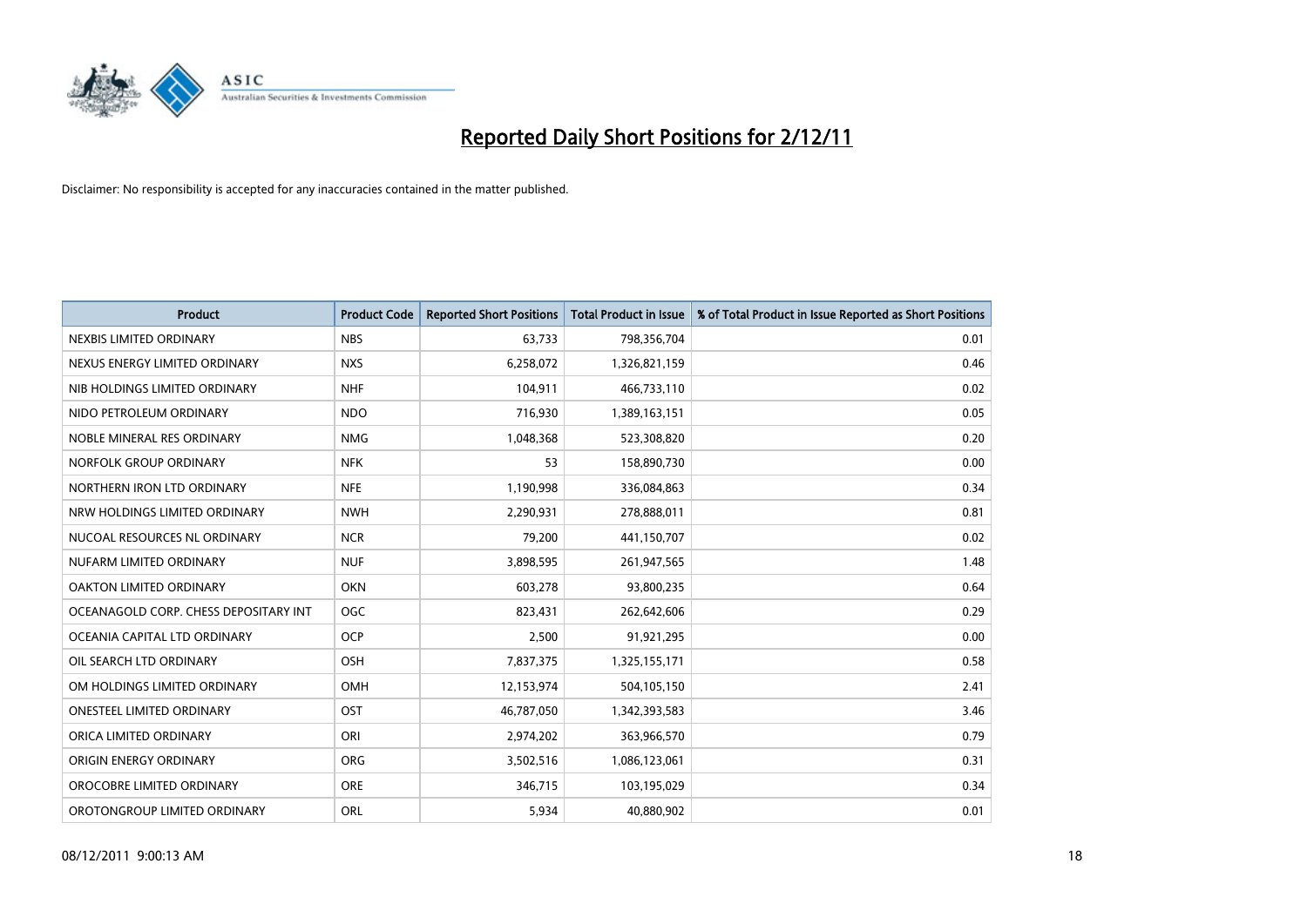

| <b>Product</b>                      | <b>Product Code</b> | <b>Reported Short Positions</b> | <b>Total Product in Issue</b> | % of Total Product in Issue Reported as Short Positions |
|-------------------------------------|---------------------|---------------------------------|-------------------------------|---------------------------------------------------------|
| OTTO ENERGY LIMITED ORDINARY        | <b>OEL</b>          | 109,204                         | 1,138,290,071                 | 0.01                                                    |
| OZ MINERALS ORDINARY                | OZL                 | 9,680,075                       | 316,690,008                   | 3.02                                                    |
| PACIFIC BRANDS ORDINARY             | <b>PBG</b>          | 7,579,273                       | 912,915,695                   | 0.84                                                    |
| PALADIN ENERGY LTD ORDINARY         | <b>PDN</b>          | 29,193,632                      | 835,429,464                   | 3.47                                                    |
| PANAUST LIMITED ORDINARY            | <b>PNA</b>          | 12,684,519                      | 593,892,185                   | 2.12                                                    |
| PANORAMIC RESOURCES ORDINARY        | PAN                 | 922,718                         | 207,050,710                   | 0.46                                                    |
| PAPERLINX LIMITED ORDINARY          | <b>PPX</b>          | 2,876,612                       | 609,280,761                   | 0.47                                                    |
| PAPILLON RES LTD ORDINARY           | PIR                 | 482,808                         | 209,170,467                   | 0.23                                                    |
| PATTIES FOODS LTD ORDINARY          | PFL                 |                                 | 138,989,223                   | 0.00                                                    |
| PEET LIMITED ORDINARY               | <b>PPC</b>          | 340,136                         | 320,170,604                   | 0.11                                                    |
| PENINSULA ENERGY LTD ORDINARY       | <b>PEN</b>          | 1,755,377                       | 2,135,490,443                 | 0.08                                                    |
| PERILYA LIMITED ORDINARY            | PEM                 | 403,055                         | 769,316,426                   | 0.05                                                    |
| PERPETUAL LIMITED ORDINARY          | PPT                 | 2,846,099                       | 41,342,420                    | 6.89                                                    |
| PERSEUS MINING LTD ORDINARY         | PRU                 | 1,978,006                       | 455,827,088                   | 0.44                                                    |
| PETSEC ENERGY ORDINARY              | <b>PSA</b>          | 223,332                         | 231,283,622                   | 0.10                                                    |
| PHARMAXIS LTD ORDINARY              | <b>PXS</b>          | 2,246,317                       | 269,243,547                   | 0.84                                                    |
| PHOTON GROUP LTD ORDINARY           | <b>PGA</b>          | 250,510                         | 1,540,886,866                 | 0.02                                                    |
| PLATINUM ASSET ORDINARY             | <b>PTM</b>          | 5,834,350                       | 561,347,878                   | 1.04                                                    |
| PLATINUM AUSTRALIA ORDINARY         | <b>PLA</b>          | 3,265,922                       | 442,130,039                   | 0.74                                                    |
| PLATINUM AUSTRALIA RIGHTS 09-DEC-11 | <b>PLAR</b>         | 228,682                         | 36,844,170                    | 0.63                                                    |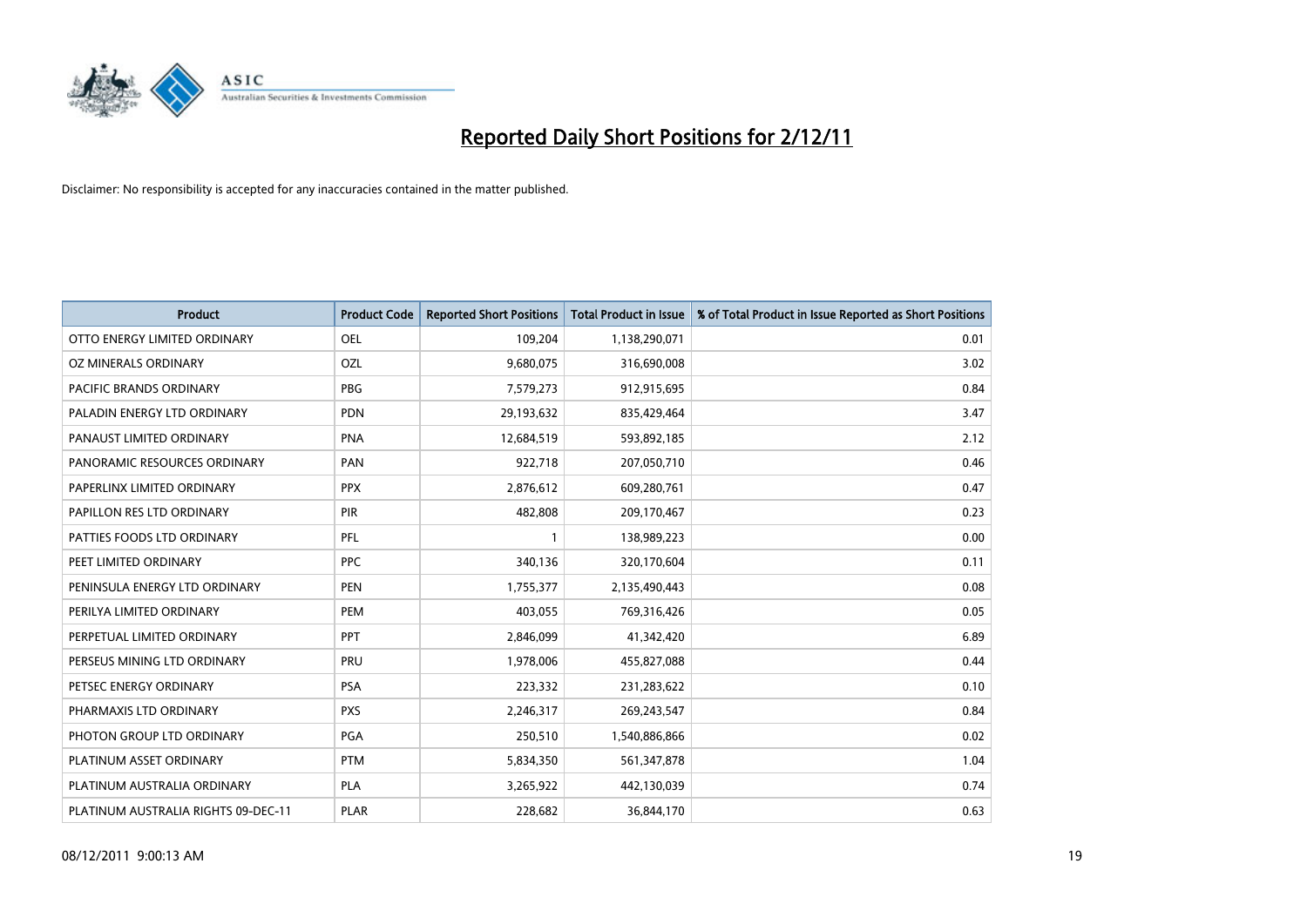

| <b>Product</b>                      | <b>Product Code</b> | <b>Reported Short Positions</b> | <b>Total Product in Issue</b> | % of Total Product in Issue Reported as Short Positions |
|-------------------------------------|---------------------|---------------------------------|-------------------------------|---------------------------------------------------------|
| PLATINUM CAPITAL LTD ORDINARY       | <b>PMC</b>          |                                 | 165,756,878                   | 0.00                                                    |
| PLUTON RESOURCES ORDINARY           | <b>PLV</b>          | 102                             | 227,338,688                   | 0.00                                                    |
| PMI GOLD CORP CDI 1:1               | <b>PVM</b>          | 2,860                           | 52,109,650                    | 0.01                                                    |
| PMP LIMITED ORDINARY                | <b>PMP</b>          | 187,651                         | 329,842,473                   | 0.06                                                    |
| PORT BOUVARD LIMITED ORDINARY       | PBD                 | 6,754                           | 593,868,295                   | 0.00                                                    |
| PREMIER INVESTMENTS ORDINARY        | <b>PMV</b>          | 497,322                         | 155,062,831                   | 0.32                                                    |
| PRIMA BIOMED LTD ORDINARY           | <b>PRR</b>          | 3,302,774                       | 1,016,742,788                 | 0.32                                                    |
| PRIMARY HEALTH CARE ORDINARY        | <b>PRY</b>          | 10,662,688                      | 500,336,679                   | 2.13                                                    |
| PRIME MEDIA GRP LTD ORDINARY        | PRT                 | 2                               | 366,330,303                   | 0.00                                                    |
| PRIMEAG AUSTRALIA ORDINARY          | PAG                 | 65,060                          | 266,394,444                   | 0.03                                                    |
| PROGEN PHARMACEUTIC ORDINARY        | PGL                 | 151,596                         | 24,709,097                    | 0.61                                                    |
| PROGRAMMED ORDINARY                 | <b>PRG</b>          | 540,641                         | 118,169,908                   | 0.45                                                    |
| PSIVIDA CORP CDI 1:1                | <b>PVA</b>          | 106,878                         | 8,689,940                     | 1.23                                                    |
| <b>QANTAS AIRWAYS ORDINARY</b>      | QAN                 | 29,684,750                      | 2,265,123,620                 | 1.31                                                    |
| OBE INSURANCE GROUP ORDINARY        | <b>OBE</b>          | 23,528,600                      | 1,115,545,692                 | 2.09                                                    |
| OR NATIONAL LIMITED ORDINARY        | <b>ORN</b>          | 27,096,100                      | 2,440,000,000                 | 1.10                                                    |
| ORXPHARMA LTD ORDINARY              | QRX                 | 480,898                         | 144,244,857                   | 0.33                                                    |
| <b>OUBE LOGISTICS HLDG ORDINARY</b> | QUB                 | 1,391,591                       | 809,646,656                   | 0.17                                                    |
| RAMELIUS RESOURCES ORDINARY         | <b>RMS</b>          | 3,775,899                       | 326,556,273                   | 1.14                                                    |
| RAMSAY HEALTH CARE ORDINARY         | <b>RHC</b>          | 1,412,305                       | 202,081,252                   | 0.70                                                    |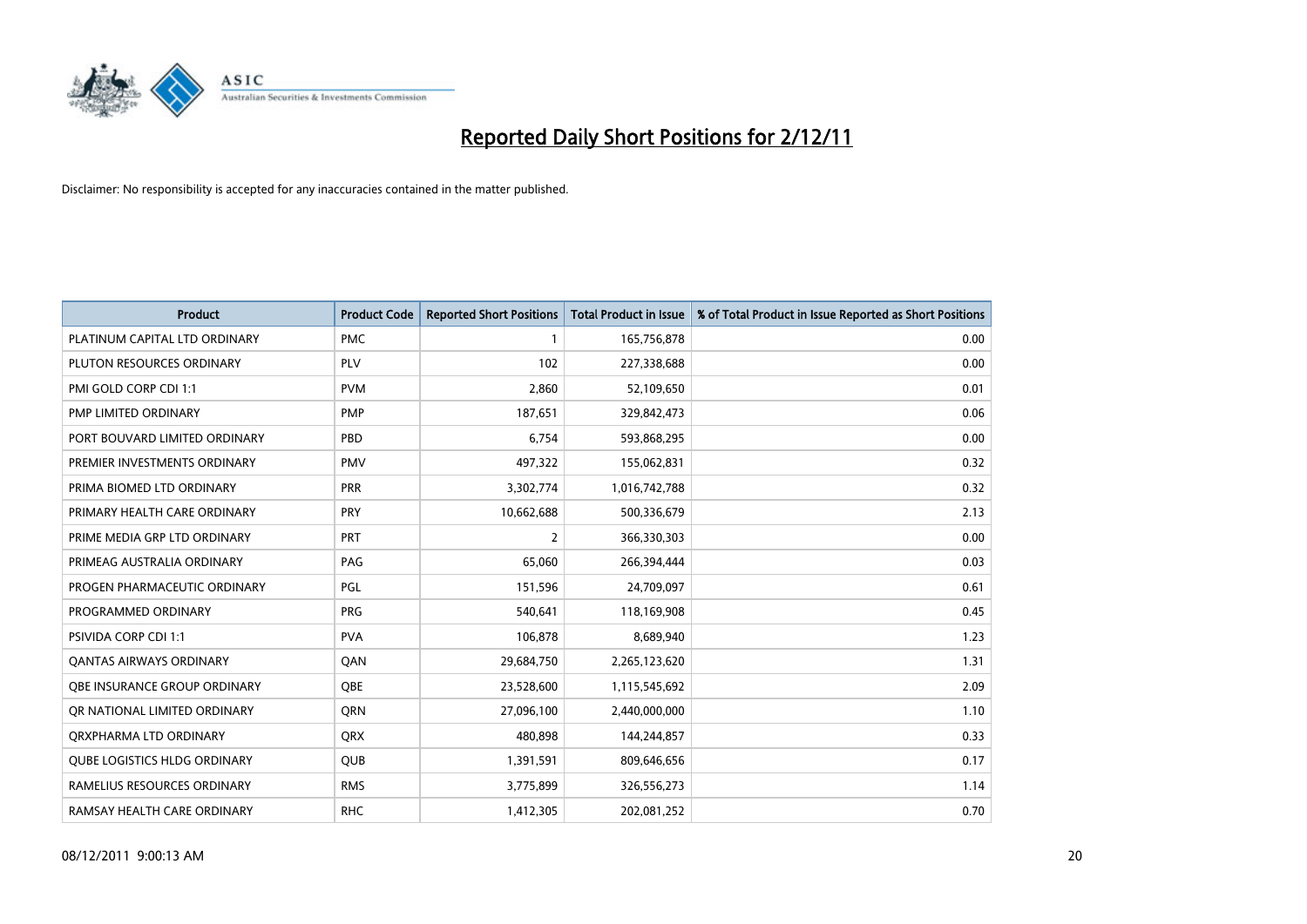

| <b>Product</b>                  | <b>Product Code</b> | <b>Reported Short Positions</b> | <b>Total Product in Issue</b> | % of Total Product in Issue Reported as Short Positions |
|---------------------------------|---------------------|---------------------------------|-------------------------------|---------------------------------------------------------|
| <b>RCR TOMLINSON ORDINARY</b>   | <b>RCR</b>          | 69,867                          | 133,601,005                   | 0.05                                                    |
| <b>REA GROUP ORDINARY</b>       | <b>REA</b>          | 395,586                         | 131,714,699                   | 0.30                                                    |
| <b>RECKON LIMITED ORDINARY</b>  | <b>RKN</b>          | 834,499                         | 133,235,028                   | 0.62                                                    |
| RED FORK ENERGY ORDINARY        | <b>RFE</b>          | 7,696                           | 269,769,853                   | 0.00                                                    |
| REDBANK ENERGY LTD ORDINARY     | AEI                 | 19                              | 786,287                       | 0.00                                                    |
| REDFLEX HOLDINGS ORDINARY       | <b>RDF</b>          | 23                              | 110,345,599                   | 0.00                                                    |
| REED RESOURCES LTD ORDINARY     | <b>RDR</b>          | 3,245,254                       | 264,742,501                   | 1.22                                                    |
| REGIS RESOURCES ORDINARY        | <b>RRL</b>          | 1,267,356                       | 434,457,441                   | 0.29                                                    |
| RESMED INC CDI 10:1             | <b>RMD</b>          | 5,772,321                       | 1,556,242,300                 | 0.36                                                    |
| <b>RESOLUTE MINING ORDINARY</b> | <b>RSG</b>          | 4,093,378                       | 475,163,489                   | 0.87                                                    |
| RESOURCE GENERATION ORDINARY    | <b>RES</b>          | 214,311                         | 262,895,652                   | 0.08                                                    |
| RETAIL FOOD GROUP ORDINARY      | <b>RFG</b>          | 6,519                           | 108,229,282                   | 0.01                                                    |
| REVERSE CORP LIMITED ORDINARY   | <b>REF</b>          | 125,041                         | 92,382,175                    | 0.14                                                    |
| REX MINERALS LIMITED ORDINARY   | <b>RXM</b>          | 1,420,355                       | 153,635,519                   | 0.92                                                    |
| <b>RHG LIMITED ORDINARY</b>     | <b>RHG</b>          | 31,776                          | 308,483,177                   | 0.01                                                    |
| RIALTO ENERGY ORDINARY          | <b>RIA</b>          | 132,396                         | 375,006,264                   | 0.03                                                    |
| RIO TINTO LIMITED ORDINARY      | <b>RIO</b>          | 28,018,810                      | 435,758,720                   | 6.43                                                    |
| RIVERCITY MOTORWAY STAPLED      | <b>RCY</b>          | 132,000                         | 957,010,115                   | 0.01                                                    |
| ROC OIL COMPANY ORDINARY        | <b>ROC</b>          | 2,368,631                       | 683,029,641                   | 0.34                                                    |
| ROYAL WOLF HOLDINGS ORDINARY    | <b>RWH</b>          | 60.000                          | 100,387,052                   | 0.06                                                    |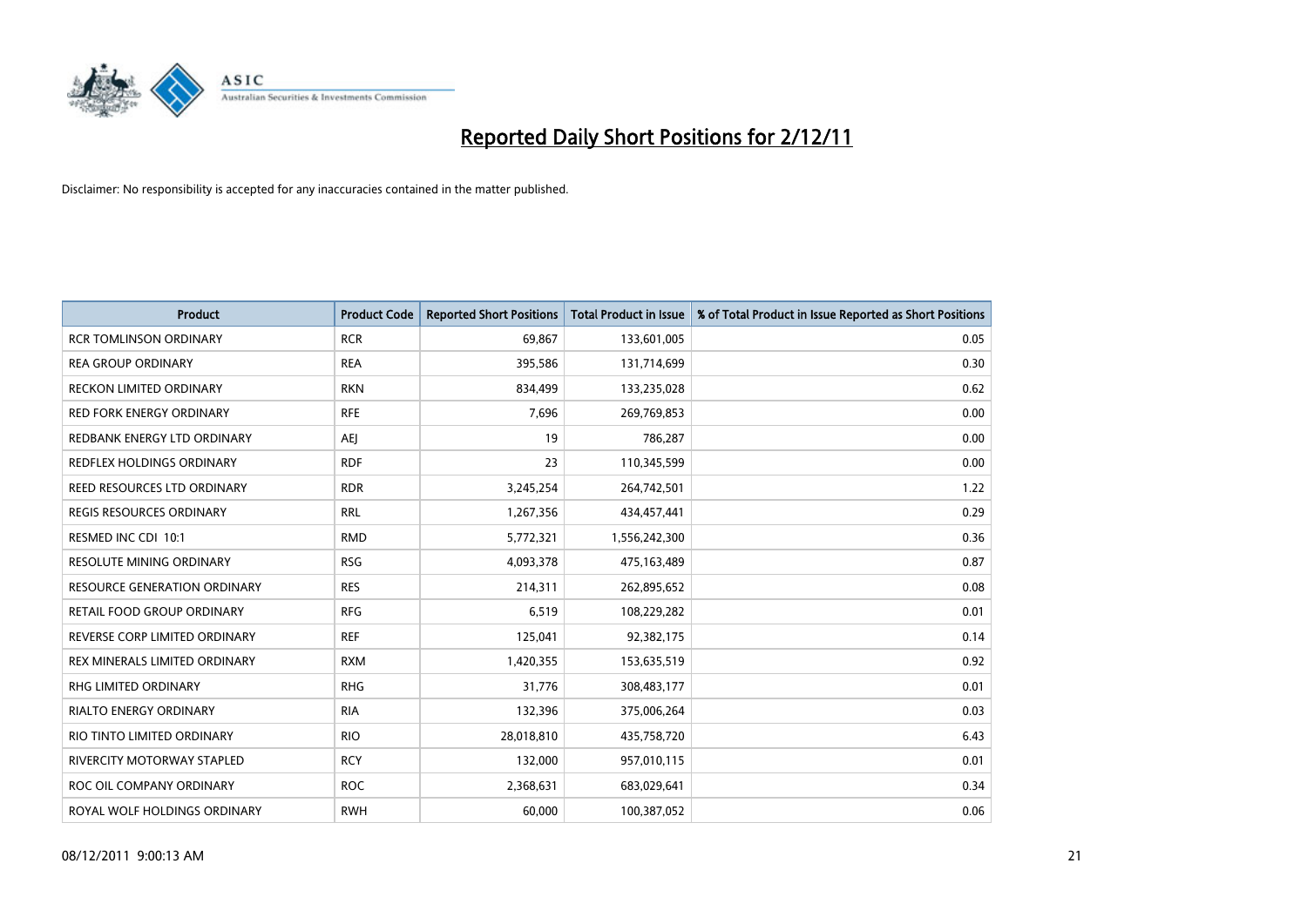

| <b>Product</b>                        | <b>Product Code</b> | <b>Reported Short Positions</b> | <b>Total Product in Issue</b> | % of Total Product in Issue Reported as Short Positions |
|---------------------------------------|---------------------|---------------------------------|-------------------------------|---------------------------------------------------------|
| SAI GLOBAL LIMITED ORDINARY           | SAI                 | 1,845,094                       | 202,259,037                   | 0.91                                                    |
| SALMAT LIMITED ORDINARY               | <b>SLM</b>          | 485,717                         | 159,802,174                   | 0.30                                                    |
| SAMSON OIL & GAS LTD ORDINARY         | SSN                 | 298,516                         | 1,750,183,770                 | 0.01                                                    |
| SANDFIRE RESOURCES ORDINARY           | <b>SFR</b>          | 2,253,330                       | 150,879,969                   | 1.48                                                    |
| <b>SANTOS LTD ORDINARY</b>            | <b>STO</b>          | 12,200,723                      | 941,523,332                   | 1.25                                                    |
| SARACEN MINERAL ORDINARY              | <b>SAR</b>          | 323,934                         | 593,883,240                   | 0.05                                                    |
| SEDGMAN LIMITED ORDINARY              | <b>SDM</b>          | 376,233                         | 212,215,619                   | 0.18                                                    |
| SEEK LIMITED ORDINARY                 | <b>SEK</b>          | 15,333,668                      | 337,101,307                   | 4.56                                                    |
| SELECT HARVESTS ORDINARY              | <b>SHV</b>          | 15,833                          | 56,392,664                    | 0.03                                                    |
| SENETAS CORPORATION ORDINARY          | <b>SEN</b>          | 756,999                         | 463,105,195                   | 0.16                                                    |
| SENEX ENERGY LIMITED ORDINARY         | <b>SXY</b>          | 1,661,351                       | 917,392,416                   | 0.19                                                    |
| SERVCORP LIMITED ORDINARY             | SRV                 | 26,183                          | 98,440,807                    | 0.03                                                    |
| SERVICE STREAM ORDINARY               | <b>SSM</b>          | 336,163                         | 283,418,867                   | 0.12                                                    |
| SEVEN GROUP HOLDINGS CONV. RED. PREF. | <b>SVWPA</b>        | 66,242                          | 4,963,640                     | 1.33                                                    |
| SEVEN GROUP HOLDINGS ORDINARY         | <b>SVW</b>          | 913,595                         | 306,410,281                   | 0.28                                                    |
| SEVEN WEST MEDIA LTD ORDINARY         | <b>SWM</b>          | 3,046,930                       | 645,719,542                   | 0.45                                                    |
| SIGMA PHARMACEUTICAL ORDINARY         | <b>SIP</b>          | 12,774,192                      | 1,178,626,572                 | 1.08                                                    |
| SILEX SYSTEMS ORDINARY                | <b>SLX</b>          | 522,615                         | 170,133,997                   | 0.30                                                    |
| SILVER LAKE RESOURCE ORDINARY         | <b>SLR</b>          | 1,937,860                       | 206,291,063                   | 0.93                                                    |
| SIMS METAL MGMT LTD ORDINARY          | SGM                 | 3,079,019                       | 207,193,497                   | 1.49                                                    |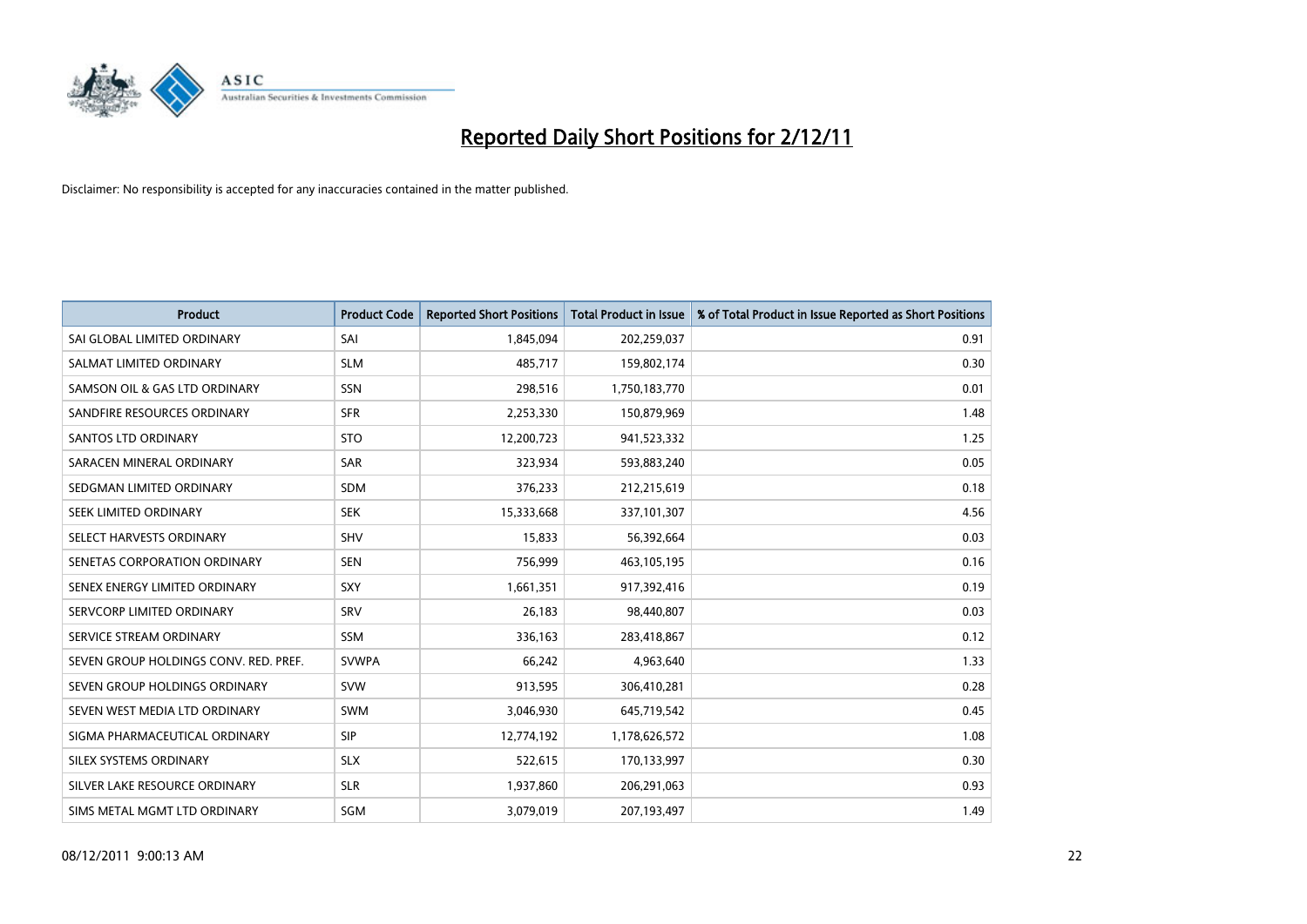

| <b>Product</b>                           | <b>Product Code</b> | <b>Reported Short Positions</b> | <b>Total Product in Issue</b> | % of Total Product in Issue Reported as Short Positions |
|------------------------------------------|---------------------|---------------------------------|-------------------------------|---------------------------------------------------------|
| SINGAPORE TELECOMM. CHESS DEPOSITARY INT | SGT                 | 6,829,895                       | 188,667,418                   | 3.62                                                    |
| SIPA RESOURCES LTD ORDINARY              | SRI                 | 126,000                         | 411,808,872                   | 0.03                                                    |
| SIRIUS RESOURCES NL ORDINARY             | <b>SIR</b>          | 82,500                          | 137,134,586                   | 0.06                                                    |
| SIRTEX MEDICAL ORDINARY                  | <b>SRX</b>          | 1,195                           | 55,768,136                    | 0.00                                                    |
| SKILLED GROUP LTD ORDINARY               | <b>SKE</b>          | 55,278                          | 233,403,776                   | 0.01                                                    |
| SKY CITY ENTERTAIN, ORDINARY             | <b>SKC</b>          | 9,856                           | 576,958,340                   | 0.00                                                    |
| SMS MANAGEMENT. ORDINARY                 | <b>SMX</b>          | 97,378                          | 68,290,180                    | 0.13                                                    |
| SONIC HEALTHCARE ORDINARY                | <b>SHL</b>          | 5,621,601                       | 389,969,875                   | 1.42                                                    |
| SOUTH BOULDER MINES ORDINARY             | <b>STB</b>          | 136,564                         | 87,115,688                    | 0.15                                                    |
| SP AUSNET STAPLED SECURITIES             | <b>SPN</b>          | 3,969,254                       | 2,850,932,204                 | 0.12                                                    |
| SPARK INFRASTRUCTURE STAPLED NOTE & UNIT | SKI                 | 16,248,120                      | 1,326,734,264                 | 1.21                                                    |
| SPDR 200 FUND ETF UNITS                  | <b>STW</b>          | 8                               | 51,878,556                    | 0.00                                                    |
| SPECIALTY FASHION ORDINARY               | <b>SFH</b>          | 644,816                         | 192,086,121                   | 0.34                                                    |
| SPOTLESS GROUP LTD ORDINARY              | <b>SPT</b>          | 1,042,464                       | 265,454,407                   | 0.39                                                    |
| ST BARBARA LIMITED ORDINARY              | <b>SBM</b>          | 6,846,455                       | 325,615,389                   | 2.10                                                    |
| STAGING CONNECTIONS ORDINARY             | <b>STG</b>          | 2,917,189                       | 78,317,726                    | 3.72                                                    |
| STANMORE COAL LTD ORDINARY               | <b>SMR</b>          | 17,231                          | 89,791,402                    | 0.02                                                    |
| STARPHARMA HOLDINGS ORDINARY             | SPL                 | 1,784,846                       | 277,794,020                   | 0.63                                                    |
| STH AMERICAN COR LTD ORDINARY            | SAY                 | 9,200                           | 257,785,604                   | 0.00                                                    |
| STHN CROSS MEDIA ORDINARY                | <b>SXL</b>          | 3,482,148                       | 705,766,444                   | 0.48                                                    |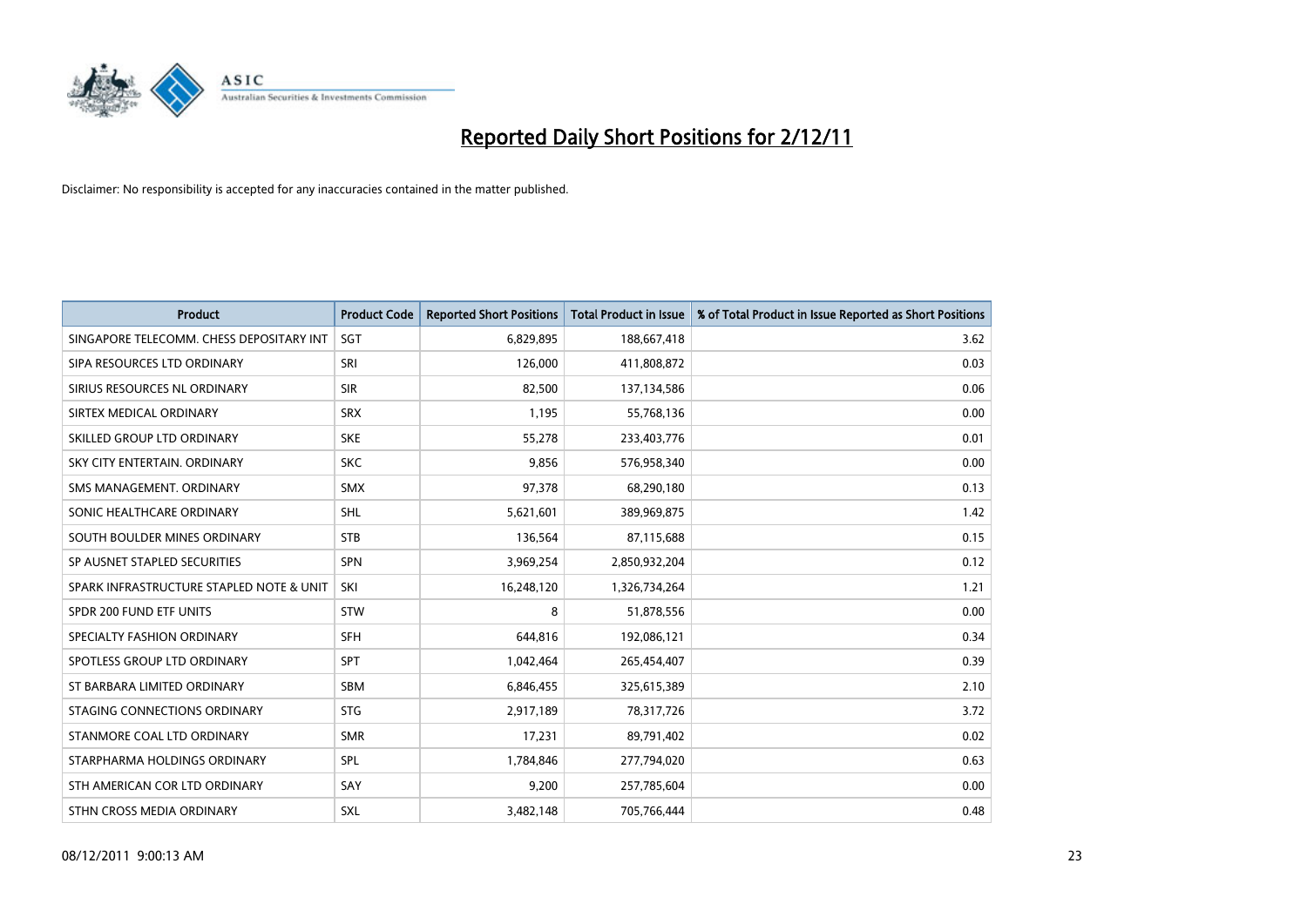

| <b>Product</b>                       | <b>Product Code</b> | <b>Reported Short Positions</b> | <b>Total Product in Issue</b> | % of Total Product in Issue Reported as Short Positions |
|--------------------------------------|---------------------|---------------------------------|-------------------------------|---------------------------------------------------------|
| STOCKLAND UNITS/ORD STAPLED          | <b>SGP</b>          | 20,473,296                      | 2,320,649,791                 | 0.88                                                    |
| STRAITS RES LTD. ORDINARY            | SRO                 | 495,246                         | 324,796,141                   | 0.15                                                    |
| STW COMMUNICATIONS ORDINARY          | SGN                 | 249,150                         | 363,403,799                   | 0.06                                                    |
| SUNCORP GROUP LTD ORDINARY           | <b>SUN</b>          | 10,476,411                      | 1,286,600,980                 | 0.78                                                    |
| SUNDANCE ENERGY ORDINARY             | <b>SEA</b>          | 205,090                         | 277,098,474                   | 0.08                                                    |
| SUNDANCE RESOURCES ORDINARY          | <b>SDL</b>          | 4,502,059                       | 2,916,422,169                 | 0.16                                                    |
| SUNLAND GROUP LTD ORDINARY           | <b>SDG</b>          | 26,203                          | 201,578,526                   | 0.01                                                    |
| SUPER RET REP LTD ORDINARY           | <b>SUL</b>          | 1,735,144                       | 194,734,593                   | 0.88                                                    |
| SWICK MINING ORDINARY                | <b>SWK</b>          | 1,548                           | 236,724,970                   | 0.00                                                    |
| SYMEX HOLDINGS ORDINARY              | <b>SYM</b>          | 6,633                           | 191,593,493                   | 0.00                                                    |
| TABCORP HOLDINGS LTD ORDINARY        | <b>TAH</b>          | 5,338,690                       | 712,805,880                   | 0.74                                                    |
| <b>TALENT2 INTERNATION ORDINARY</b>  | <b>TWO</b>          | 7                               | 147,402,201                   | 0.00                                                    |
| TANAMI GOLD NL ORDINARY              | <b>TAM</b>          | 77,944                          | 260,997,677                   | 0.03                                                    |
| TAP OIL LIMITED ORDINARY             | <b>TAP</b>          | 3,122,223                       | 240,995,311                   | 1.31                                                    |
| TASSAL GROUP LIMITED ORDINARY        | <b>TGR</b>          | 98,998                          | 146,304,404                   | 0.06                                                    |
| TATTS GROUP LTD ORDINARY             | <b>TTS</b>          | 14,920,032                      | 1,340,758,701                 | 1.11                                                    |
| TECHNOLOGY ONE ORDINARY              | <b>TNE</b>          | 100                             | 303,379,455                   | 0.00                                                    |
| TELECOM CORPORATION ORDINARY         | <b>TEL</b>          | 9,423,374                       | 1,925,409,580                 | 0.48                                                    |
| <b>TELSTRA CORPORATION, ORDINARY</b> | <b>TLS</b>          | 39,000,941                      | 12,443,074,357                | 0.28                                                    |
| TEN NETWORK HOLDINGS ORDINARY        | <b>TEN</b>          | 48,803,585                      | 1,045,236,720                 | 4.68                                                    |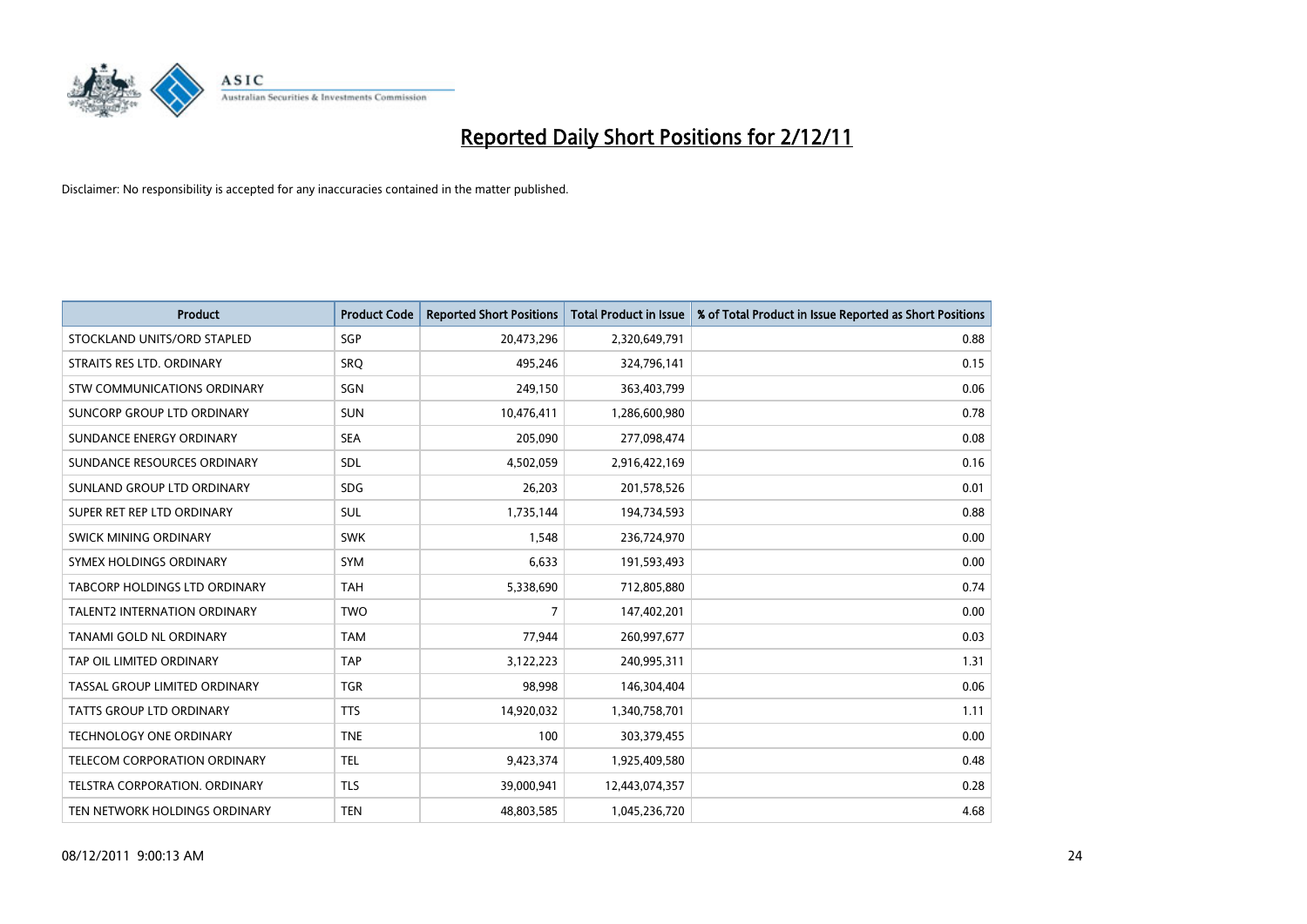

| <b>Product</b>                       | <b>Product Code</b> | <b>Reported Short Positions</b> | <b>Total Product in Issue</b> | % of Total Product in Issue Reported as Short Positions |
|--------------------------------------|---------------------|---------------------------------|-------------------------------|---------------------------------------------------------|
| TERANGA GOLD CORP CDI 1:1            | <b>TGZ</b>          | 181,318                         | 153,870,012                   | 0.11                                                    |
| TFS CORPORATION LTD ORDINARY         | <b>TFC</b>          | 95,700                          | 279,621,829                   | 0.03                                                    |
| THAKRAL HOLDINGS GRP ORDINARY/UNIT   | <b>THG</b>          | 2                               | 585,365,014                   | 0.00                                                    |
| THE REJECT SHOP ORDINARY             | <b>TRS</b>          | 1,549,447                       | 26,071,170                    | 5.93                                                    |
| THOR MINING PLC CHESS DEPOSITARY 1:1 | <b>THR</b>          | 2,307                           | 222,489,120                   | 0.00                                                    |
| THORN GROUP LIMITED ORDINARY         | <b>TGA</b>          | 71,908                          | 146,091,970                   | 0.04                                                    |
| TIGER RESOURCES ORDINARY             | <b>TGS</b>          | 3,331,589                       | 671,110,549                   | 0.48                                                    |
| TISHMAN SPEYER UNITS                 | <b>TSO</b>          | 41,524                          | 338,440,904                   | 0.01                                                    |
| TNG LIMITED ORDINARY                 | <b>TNG</b>          | 4,321                           | 284,803,062                   | 0.00                                                    |
| TOLL HOLDINGS LTD ORDINARY           | <b>TOL</b>          | 23,067,862                      | 717,133,875                   | 3.19                                                    |
| TORO ENERGY LIMITED ORDINARY         | <b>TOE</b>          | 35,404                          | 975,436,676                   | 0.00                                                    |
| <b>TOWER LIMITED ORDINARY</b>        | <b>TWR</b>          | 689,519                         | 265,176,580                   | 0.26                                                    |
| <b>TOX FREE SOLUTIONS ORDINARY</b>   | <b>TOX</b>          | 15,801                          | 97,626,882                    | 0.01                                                    |
| TPG TELECOM LIMITED ORDINARY         | <b>TPM</b>          | 3,536,278                       | 793,808,141                   | 0.42                                                    |
| <b>TRANSFIELD SERVICES ORDINARY</b>  | <b>TSE</b>          | 4,247,743                       | 547,441,639                   | 0.76                                                    |
| TRANSPACIFIC INDUST. ORDINARY        | <b>TPI</b>          | 5,111,888                       | 1,578,209,025                 | 0.32                                                    |
| TRANSURBAN GROUP TRIPLE STAPLED SEC. | <b>TCL</b>          | 5,460,280                       | 1,451,447,154                 | 0.35                                                    |
| TREASURY WINE ESTATE ORDINARY        | <b>TWE</b>          | 12,478,924                      | 647,227,144                   | 1.92                                                    |
| TRINITY GROUP STAPLED SECURITIES     | <b>TCQ</b>          | 3,419                           | 193,235,631                   | 0.00                                                    |
| TROY RESOURCES NL ORDINARY           | <b>TRY</b>          | 220,391                         | 88,199,823                    | 0.24                                                    |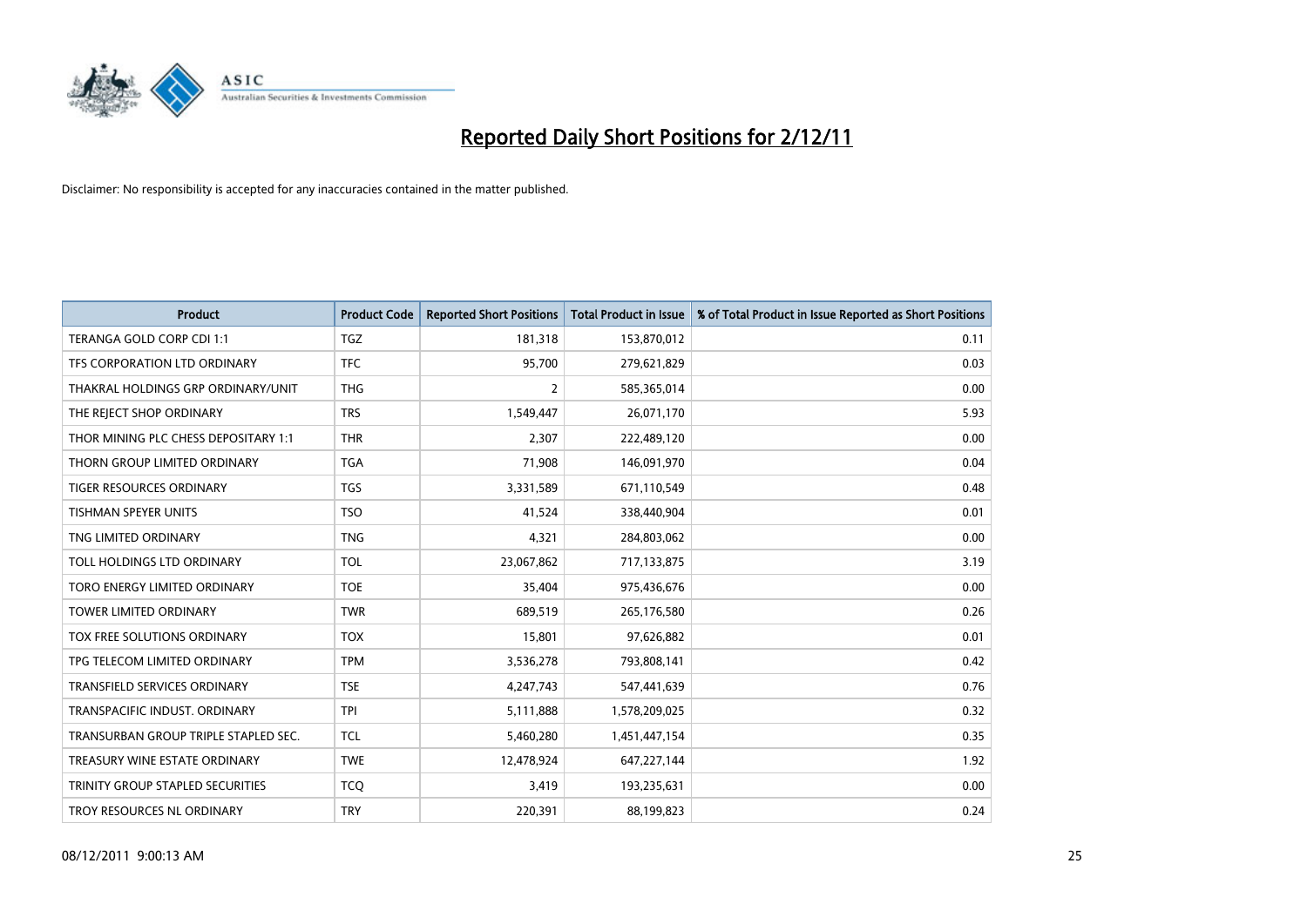

| <b>Product</b>                         | <b>Product Code</b> | <b>Reported Short Positions</b> | <b>Total Product in Issue</b> | % of Total Product in Issue Reported as Short Positions |
|----------------------------------------|---------------------|---------------------------------|-------------------------------|---------------------------------------------------------|
| UGL LIMITED ORDINARY                   | <b>UGL</b>          | 4,594,609                       | 166,047,171                   | 2.77                                                    |
| UNILIFE CORPORATION CDI 6:1            | <b>UNS</b>          | 211,172                         | 260,848,758                   | 0.08                                                    |
| <b>VDM GROUP LIMITED ORDINARY</b>      | <b>VMG</b>          | 11,116                          | 932,485,103                   | 0.00                                                    |
| <b>VENTURE MINERALS ORDINARY</b>       | <b>VMS</b>          | 346,955                         | 221,093,592                   | 0.15                                                    |
| <b>VIEW RESOURCES LTD ORDINARY</b>     | <b>VRE</b>          | 1.760                           | 881,953,670                   | 0.00                                                    |
| <b>VILLAGE ROADSHOW LTD ORDINARY</b>   | <b>VRL</b>          | 702                             | 151,484,285                   | 0.00                                                    |
| <b>VIRGIN BLUE HOLDINGS ORDINARY</b>   | <b>VBA</b>          | 37,091,358                      | 2,210,197,600                 | 1.66                                                    |
| <b>VITA GROUP LTD ORDINARY</b>         | <b>VTG</b>          | 75,190                          | 142,499,800                   | 0.05                                                    |
| VITERRA INC CDI 1:1                    | <b>VTA</b>          | 3,828                           | 68,629,939                    | 0.01                                                    |
| <b>WATPAC LIMITED ORDINARY</b>         | <b>WTP</b>          | 16,461                          | 185,160,973                   | 0.00                                                    |
| <b>WDS LIMITED ORDINARY</b>            | <b>WDS</b>          | 701                             | 144,740,614                   | 0.00                                                    |
| WEBJET LIMITED ORDINARY                | <b>WEB</b>          | 51,512                          | 73,180,426                    | 0.07                                                    |
| <b>WESFARMERS LIMITED ORDINARY</b>     | <b>WES</b>          | 25,787,178                      | 1,005,852,841                 | 2.56                                                    |
| WESFARMERS LIMITED PARTIALLY PROTECTED | <b>WESN</b>         | 287.266                         | 151,219,321                   | 0.19                                                    |
| WESTERN AREAS NL ORDINARY              | <b>WSA</b>          | 11,107,435                      | 179,735,899                   | 6.21                                                    |
| WESTERN DESERT RES. ORDINARY           | <b>WDR</b>          | 948                             | 207,477,648                   | 0.00                                                    |
| WESTFIELD GROUP ORD/UNIT STAPLED SEC   | <b>WDC</b>          | 9,318,599                       | 2,308,988,539                 | 0.37                                                    |
| WESTFIELD RETAIL TST UNIT STAPLED      | <b>WRT</b>          | 43,924,077                      | 3,054,166,195                 | 1.42                                                    |
| <b>WESTPAC BANKING CORP ORDINARY</b>   | <b>WBC</b>          | 68,133,187                      | 3,030,737,940                 | 2.18                                                    |
| WHITE ENERGY COMPANY ORDINARY          | <b>WEC</b>          | 3,725,634                       | 316,104,241                   | 1.17                                                    |